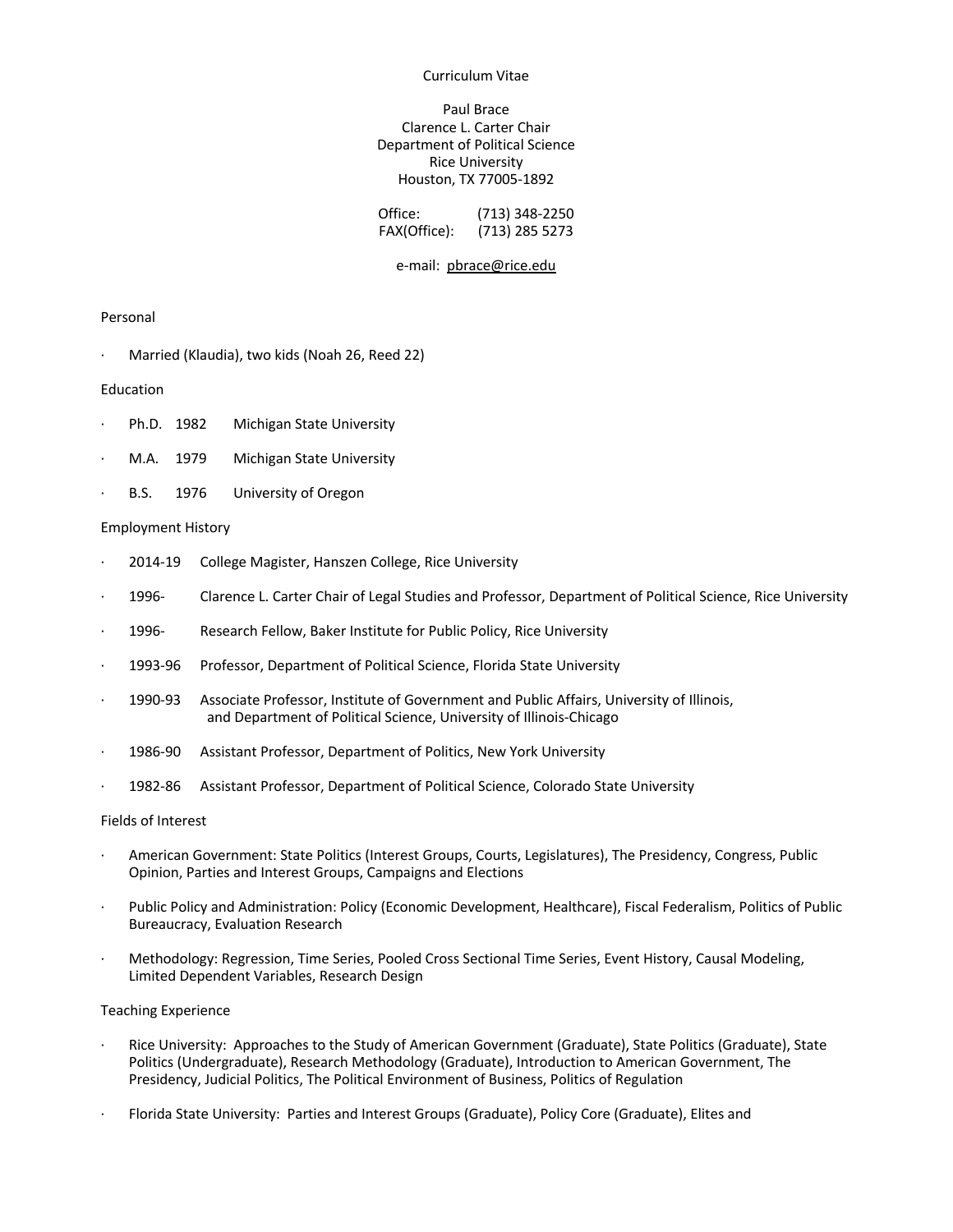Representation, The President and Public Opinion (Graduate), Research Methodology III (Graduate)

- · University of Illinois-Chicago: Executive Process (Graduate), Legislative Politics, State Political Economy (Graduate)
- · New York University: Legislative Systems, Graduate Legislative Politics (Graduate), Parties and Interest Groups (Graduate), Junior Honors, State Political Economy, Power and Politics in America
- · Colorado State University: Legislative Politics, Parties and Interest Groups, Introduction to American Government, State and Local Government, Urban Politics, Public Administration, Graduate Research Methodology
- · Michigan State University: Research Methods I, Research Methods II, Campaigns and Elections, Introduction to American Government, Introduction to Political Science, Public Administration

## Publications

## Books

- · State Government and Economic Performance. (Johns Hopkins University Press, 1993).
- · Follow the Leader: Opinion Polls and the Modern Presidents. With Barbara Hinckley. (Basic Books, 1992). Neustadt Prize 1993 for Best Book on the Presidency, Presidency Section of the American Political Science Association.

# Edited Volumes

- · Change and Continuity in American State and Local Government. With Ronald Weber, eds. (Chatham House, 1999). Outstanding Academic Title 2000, CHOICE Magazine.
- · The Presidency in American Politics. With Christine Harrington and Gary King, eds. (New York University Press, 1989).

# Articles

- · "Competing Agendas and the Business of American State Supreme Courts." With Brent Boyea. Beijing Law Review, 2019 10(4): 971-991.
- · "Judges, Litigants and the Design of Courts." With Jeffrey Yates and Brent Boyea. Law and Society Review, 2012 46(3): 497-522.
- · "State Supreme Courts, State Constitutions, and Civil Litigation," With Brent Boyea. Albany Law Review 2010 73(4): 1441-1458.
- · "Assessing the Impact of State Judicial Structures on Citizen Litigiousness. With Jeffrey Yates and Holley Tankersley. Political Research Quarterly December 2010 63: 796-810.
- · "State Public Opinion, the Death Penalty and the Practice of Electing Judges." With Brent Boyea. American Journal of Political Science. Vol. 52, No. 2 April 2008,
- · "The Business of State Supreme Courts, Revisited." Journal of Empirical Legal Studies. With Herbert M. Kritzer, Melinda Gann Hall and Brent Boyea. Vol. 4, Issue 2, July 2007: 427-439.
- · "State Governments, Health Uninsurance, and the Choice of Policy Tools." With Charles Barrilleaux. Journal of Health Politics, Policy and Law, (2007).
- · "Reply to 'The Measurement and Stability of State Citizen Ideology" With Kevin Arceneaux, Martin Johnson and Stacy Ulbig. State Politics and Policy Quarterly, (2007).
- · "Rejoinder" to Berry, Ringquist, Fording and Hanson. Political Research Quarterly. September 2006.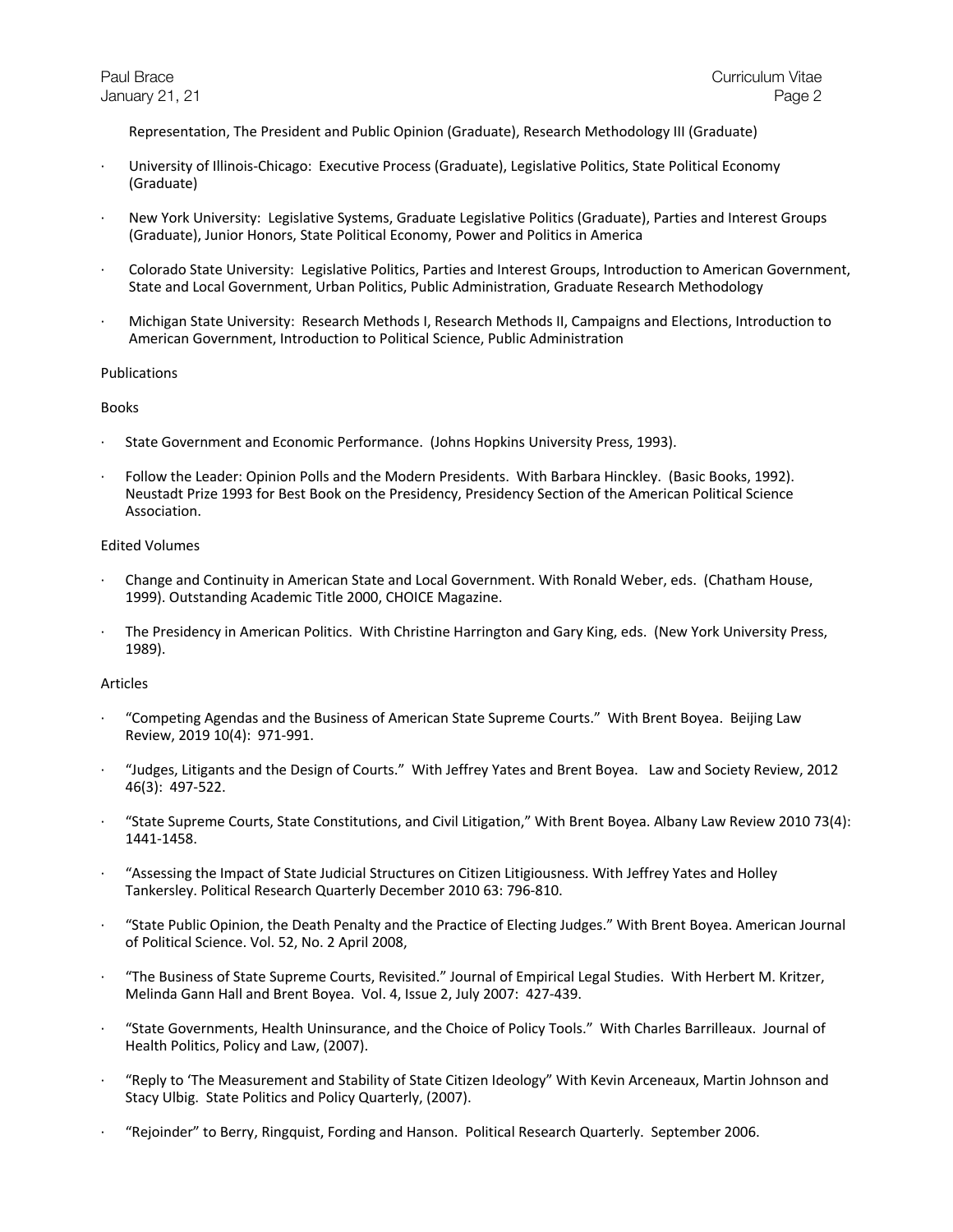- · "The Other Face of Judicial Power." With Laura Langer. Policy Studies Journal (2005), Vol. 33, 3: 317-340.
- · "Environmental Regulation and Dynamic Representation in the American States," with Kevin Arcenaux and Martin Johnson, Social Science Quarterly, (2005) Vol. 86, No. 1, March: 87-108.
- · "Measuring Public Opinion Change in the States: An Extension." With Kevin Arceneaux, Martin Johnson and Stacy Ulbig, Political Research Quarterly, (2004).
- · "New Perspectives for the Comparative Study of the Judiciary: The State Supreme Court Project." With Kellie Sims Butler. Justice Systems Journal. Vol. 22/3. (2002): 243-262.
- · "Haves" Versus "Have-Nots" in State Supreme Courts: Allocating Docket Space and Wins in Power Asymmetric Cases. With Melinda Gann Hall. Law and Society Review. Vol. 35, No. 2: (2002): 393-418.
- · "Mapping Economic Development Policy Change in the American States." Review of Policy Research 19 (3) (September 2002): 161–178.
- · "The Interplay of Preferences, Structures, Rules and Case Characteristics in the Politics of Judicial Choice." With Melinda Gann Hall. Journal of Politics Vol. 59, No. 4. (November 1997): 1206-1231.
- · "Justices' Response to Case Facts: An Interactive Model." With Melinda Gann Hall. American Politics Quarterly. (April 1996).
- · "Interpreting the 1994 State Legislative Elections." With Laura Langer. Spectrum: The Journal of State Government. (June 1995).
- · "The State of State Politics Research." With Aubrey Jewett. Political Research Quarterly. Vol. 48, No. 3. (September 1995): 643-681.
- · "Studying Courts Comparatively: The View from the American States." With Melinda Gann Hall. Political Research Quarterly. Vol. 48, No. 1. (March 1995): 5-29.
- · "The Vicissitudes of Death by Decree: Forces Influencing Capital Punishment Decisionmaking in State Supreme Courts." With Melinda Gann Hall. Social Science Quarterly. Vol. 75, No. 1. (March 1994): 136-151.
- · "Integrated Models of Judicial Dissent." With Melinda Gann Hall. Journal of Politics. Vol. 55, No. 4. (November 1993: 914-935.
- · "George Bush and the Costs of High Popularity: A General Model with a Current Application." With Barbara Hinckley. PS: Political Science and Politics. Vol. 26, No. 3 (September 1993): 501-506.
- · "Presidential Activities from Truman through Reagan: What Difference Did They Make?" With Barbara Hinckley. Journal of Politics. Vol. 55, No. 2. (May 1993): 382-398.
- · "Toward an Integrated Model of Judicial Decisionmaking." With Melinda Gann Hall. American Politics Quarterly. April 1992.
- · "The Structure of Presidential Approval: Constraints within and across Presidencies." With Barbara Hinckley. Journal of Politics. Vol. 53, No. 4. (November 1991): 993-1017.
- · "The Changing Context of State Political Economy." Journal of Politics. Vol. 53, No. 2. (May 1991): 297-317
- · "The American States and the Shifting Locus of Positive Economic Intervention." With Gary Mucciaroni. Policy Studies Review. Spring 1991.
- · "Vanishing Marginals in State Legislative Elections: The Impact of Incumbency, Institutionalization, Redistricting and Legislative Performance." With Harvey Tucker and Ronald Weber. Legislative Studies Quarterly. Vol. 16, No1. (February 1991): 29-47
- · "NeoInstitutionalism and Dissent in State Supreme Courts." With Melinda Gann Hall. Journal of Politics. VOL. 52,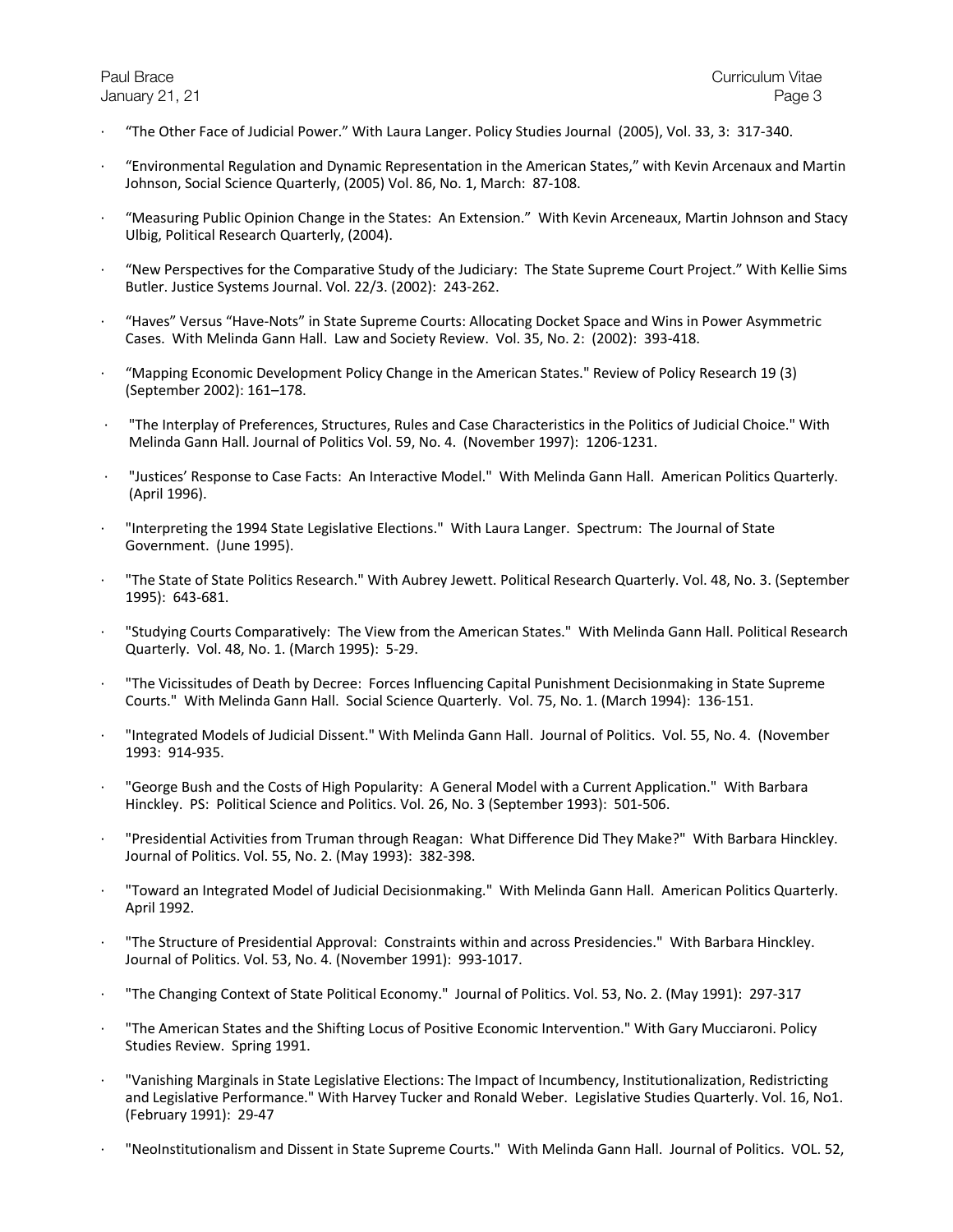NO. 1. (February 1990): 54-70.

- · "How Much Do Interest Groups Influence State Economic Growth." With Youssef Cohen. American Political Science Review. Vol. 83, No. 4. (December 1989): 1297-1308.
- · "Order in the Courts: A Neoinstitutional Approach to Consensus in State Supreme Courts." With Melinda Gann Hall. Western Political Quarterly. Vol. 42, No. 3. (September 1989): 391-407.
- · "Isolating the Economies of States." American Politics Quarterly. Summer 1989.
- · "The Political Economy of Collective Action: The Case of the American States." Polity. Summer 1988.
- · "A Probabilistic Approach to Retirement from the U.S. Congress." Legislative Studies Quarterly. Vol. 10, No. 1. (February 1985): 107-123.
- · "Progressive Ambition in the House: A Probabilistic Approach." Journal of Politics. Vol. 46, No. 2. (May 1984): 556-571.

## **Chapters**

- · "Federal Intervention in American Voting." (Forthcoming). Mark P. Jones, ed., Voting and Political Representation in America: Issues and Trends. 2020. ABC-CLIO, Incorporated.
- · "Aggregating Survey Data to Estimate Subnational Public Opinion." 2018. R. Michael Alvarez and Lonna Atkeson, eds. The Oxford Handbook of Poling and Methods. New York: Oxford University Press.
- · "State Economic Development." Donald Haider-Markel ed. 2014. Oxford Handbook of State and Local Government. Oxford Handbook of American Politics Series. Oxford: Oxford University Press.
- · "The Structure of State Judiciaries." Richard G. Niemi and Joshua J. Dyck, eds. 2013. Guide to State Politics and Policy. Washington, D.C.: Congressional Quarterly Press.
- · "Do Elections Matter? Judicial Elections and the Death Penalty" With Brent Boyea in The Politics of Judicial Elections, Matthew Streb ed. (New York University Press, 2007).
- · "Does Familiarity Breed Contempt? Examining the Correlates of State-level Confidence in the Federal Government." With Martin Johnson. Public Opinion in the American States, Jeffrey Cohen, ed. (Stanford University Press, 2006).
- · "State Supreme Courts and American Democracy," With Melinda Gann Hall. Book chapter for The Judiciary and American Democracy, Kermit Hall and Kevin McGuire, eds. (Oxford University Press, 2005).
- · "Political Economy Approaches and Explanations." With Kellie Sims-Butler, in Clive S. Thomas, ed. 2004. Research Guide to U.S. and International Interest Groups. Westport, CT: Praeger.
- · "State Systems." With Melinda Gann Hall in Legal Systems of the World: A Political, Social and Cultural Encyclopedia, Herbert Kritzer, ed. ABC-CLIO, 2003.
- · "Economic Development Policy in the American States: Back to an Inglorious Future?" in Cal Clark and Robert S. Montjoy, eds. "Globalization's Impact on State-Local Economic Development Policy." Huntington, NY: Nova Science Publishers, (2002).
- · "The Courts in Institutional Perspective." With Melinda Gann Hall in New Perspectives on Courts. Howard Gillman and Cornell Clayton, eds. (University of Chicago Press, 1999).
- · "States and Localities Transformed." With Ronald Weber in Change and Continuity in American State and Local Government. Ronald Weber and Paul Brace, eds. (Chatham House, 1999).
- · "The Institutionalized Legislature." With Dan Ward in Change and Continuity in American State and Local Government. Ronald Weber and Paul Brace, eds. (Chatham House, 1999).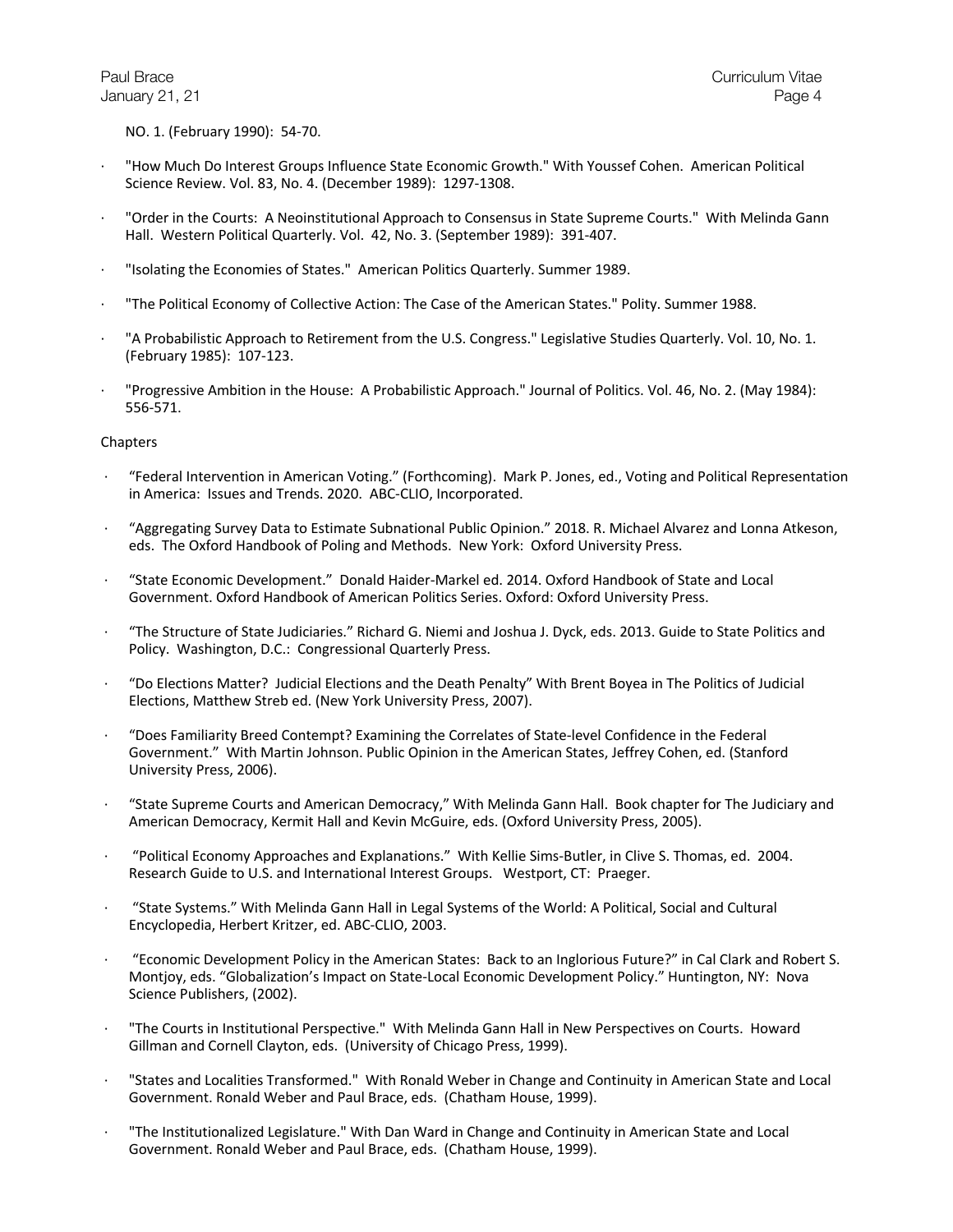- · "Do Local Taxes Break the Back of Development?" in Significant Issues in Urban Economic Development, Richard D. Bingham and Robert Mier, eds. Sage Publications (1997).
- · "Military Expenditures and State Economic Growth." With Robert Dudley in Public Policy and Economic Institutions. Mel Dubnick and Alan Gitelson, eds. JAI Press (1991).
- · "Interest Groups in Colorado." With John Straayer in Interest Groups in the West. Ronald Hrebenar and Clive Thomas, eds. Salt Lake City: University of Utah Press (1986).

#### Invited Book Reviews

- · Book review of Uniting States: Voluntary Union in World Politics by Joseph M. Parent. International Studies Review. (2014).
- · Book review of Selling Intervention and War: The Presidency, the Media, and the American Public by Jon W. Western. Political Science Quarterly, Volume 121, Number 2, Summer 2006 , pp. 337-338(2).
- · Book review of On Deaf Ears: The Limits of the Bully Pulpit by George Edwards. Presidential Studies Quarterly, Vol. 34, No. 3. (September 2004).
- · Book review of Out of Touch: The Presidency and Public Opinion by Michael J. Towle. Political Psychology, (June 2005).
- · Book review of Volatile States: Institutions, Policy and the Performance of State Economies by W. Mark Crain. Perspectives on Politics. Vol. 2. Issue 1. (March 2004): 138-139.
- · Book review of Energy, the Environment and Public Opinion by Eric R.A.N Smith. Perspectives on Politics. (2003), Vol. 1, Issue 2, June: 415-416..
- · Book review of The Wizard of Washington: Emil Hurja, Franklin Roosevelt, and the Birth of Public Opinion Polling by Melvin G. Holli. Journal of American History. Vol. 90, No. 1 (June 2003).
- · Book review of The President as Statesman: Woodrow Wilson and the Constitution by Daniel D. Stid. Journal of Southern History Vol. 66, (2000).
- · Book review of Creative Politics: Taxes and Public Goods in a Federal System, by Glenn Beamer. American Political Science Review. Vol. 94, No. 4. (December 2000): 940-941
- · Book review of Nativism Reborn by Raymond Tatalovich. Journal of Politics. Vol. 60, No. 1. (February 1998): 251- 256.
- Book review of Abortion Rates in the United States by Matthew E. Wetstein. Journal of Politics. Vol. 60, No. 1. (February 1998): 251-256.
- · Book review of The State Roots of National Politics: Congress and the Tax Agenda, 1978-1986 by Michael B. Berkman, American Political Science Review. Vol. 89, No. 1. (March 1995): 197-198.
- Book review of Public Opinion and Policy Leadership in the American States by Phillip W. Roeder, American Political Science Review. Vol. 89, No. 1. (March 1995): 197-198.
- · Book review of Presidential Vetoes and Public Policy by Richard A. Watson, Journal of American History. Vol. 81, No. 3, (December 1994): 1363.
- · Book review of Numbered Voices by Susan Herbst. Journal of American History. Vol 81, No. 2, (September 1994): 633-634.
- · Book review of Hollow Mandates: American Public Opinion and the Conservative Shift by Howard J. Gold, American Political Science Review. Vol. 88, No. 1. (March 1994): 226-227.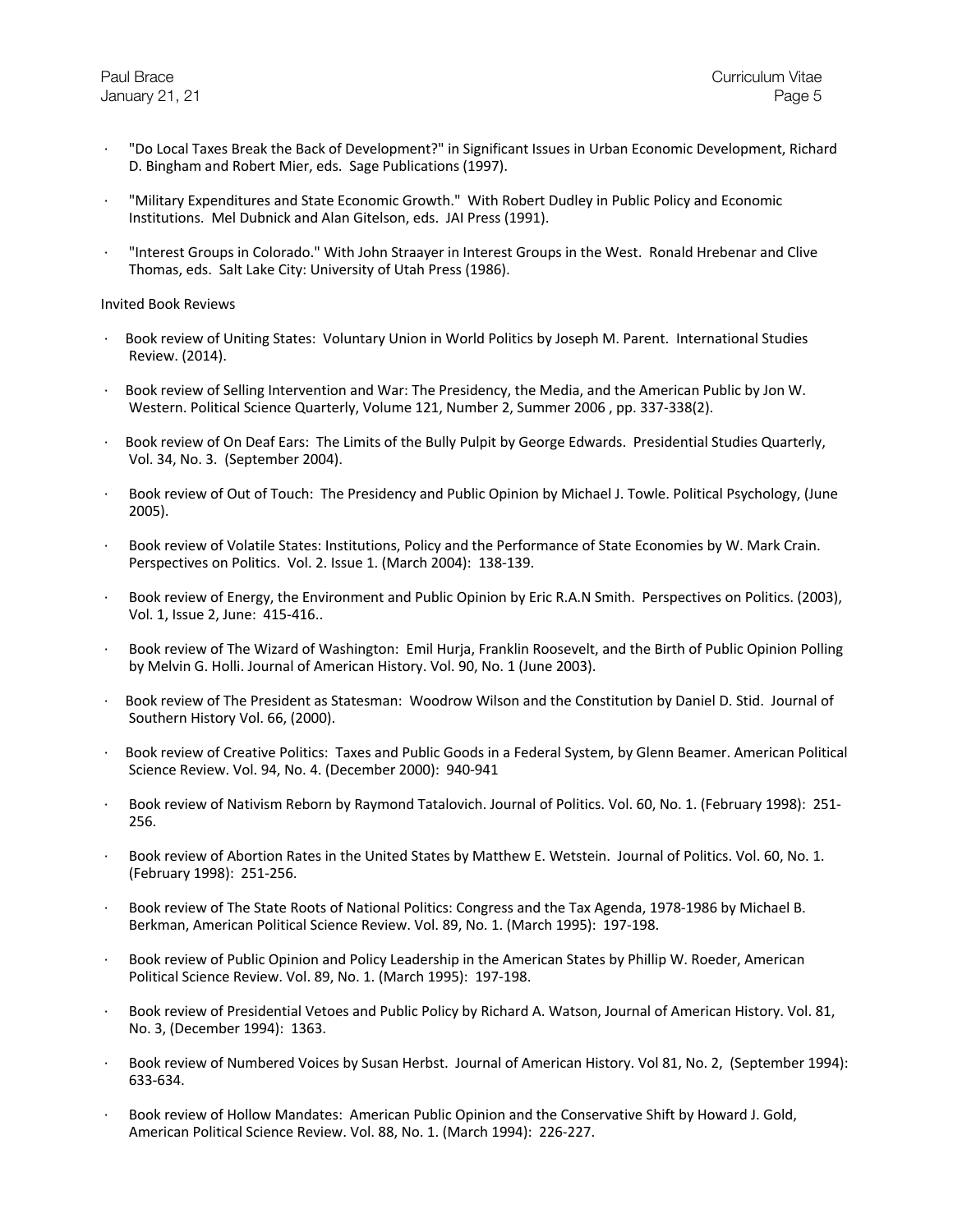# **Editorials**

- · "The States and Their Economies in a Changing National Context." Policy Forum. Vol. 5, No. 2, 1992.
- · "Legislative Term Limits: A Solution in Search of a Problem." (Op-Ed Piece). Chicago Tribune, December 7, 1991.

# Blogs

· "How's the state of the union? Depends upon whom you ask", Baker Institute for Public Policy, Rice University (http://blog.chron.com/bakerblog/2012/01/how%E2%80%99s-the-state-of-the-union-depends-upon-whom-youask/)

## Research in Progress

· "The Business of State Supreme Courts Revisited." With Brent Boyea.

## Honors and Awards

- · Hanszen College Master: our family was selected to a serve a five-year term as on-campus college masters, 2014- 2019.
- Ten-Year Service Award, Rice University, 2007.
- Best Paper Award, presented by the State Politics and Policy Section of the American Political Science Association for paper delivered at the 2004 APSA meeting, 2005.
- · Sabbatical, Rice University, 2002-2003.
- · Five-Year Service Award, Rice University, 2002.
- · Outstanding Academic Title 2000, CHOICE Magazine, for American State and Local Politics: Directions for the 21st Century, 2001
- Best Paper Award, presented by the State Politics and Policy Section of the American Political Science Association for paper delivered at the 1999 APSA meeting, 2000.
- · Mentor Award, presented by the Women's Caucus for Political Science of the American Political Science Association, 1999.
- · Advisor of the Year (university wide), Student Council, Florida State University, 1996.
- Best Paper Award, presented by the State Politics and Policy Section of the American Political Science Association for paper delivered at the 1994 APSA meeting, 1995.
- Richard E. Neustadt Prize for the Best Book on the Presidency published during 1992, awarded by the Presidency Research Group of the American Political Science Association, 1993.
- Golden Dozen Award for Teaching Excellence (one of top 12 teachers university-wide), New York University, 1989 (\$1,000 added to base salary).

## Grants and Contracts

- · K2I Innovation Grant: Enriching Rice through Information Technology (ERIT), (Co-PI Paul Brace, Carlos Monroy, Gisele Heffes), \$5,000. "Conference on Global Urban Laboratory." Aug. 2011-Aug. 2012.
- · "Court-Level to Judge Vote-Level Transformation of the State Supreme Court Data Archive" 2006-2007. with Chris Bonneau and Kevin Arceneaux, National Science Foundation, (\$90,000)
- Research Experience for Graduate Students, National Science Foundation, 2002-2003 (\$5,000).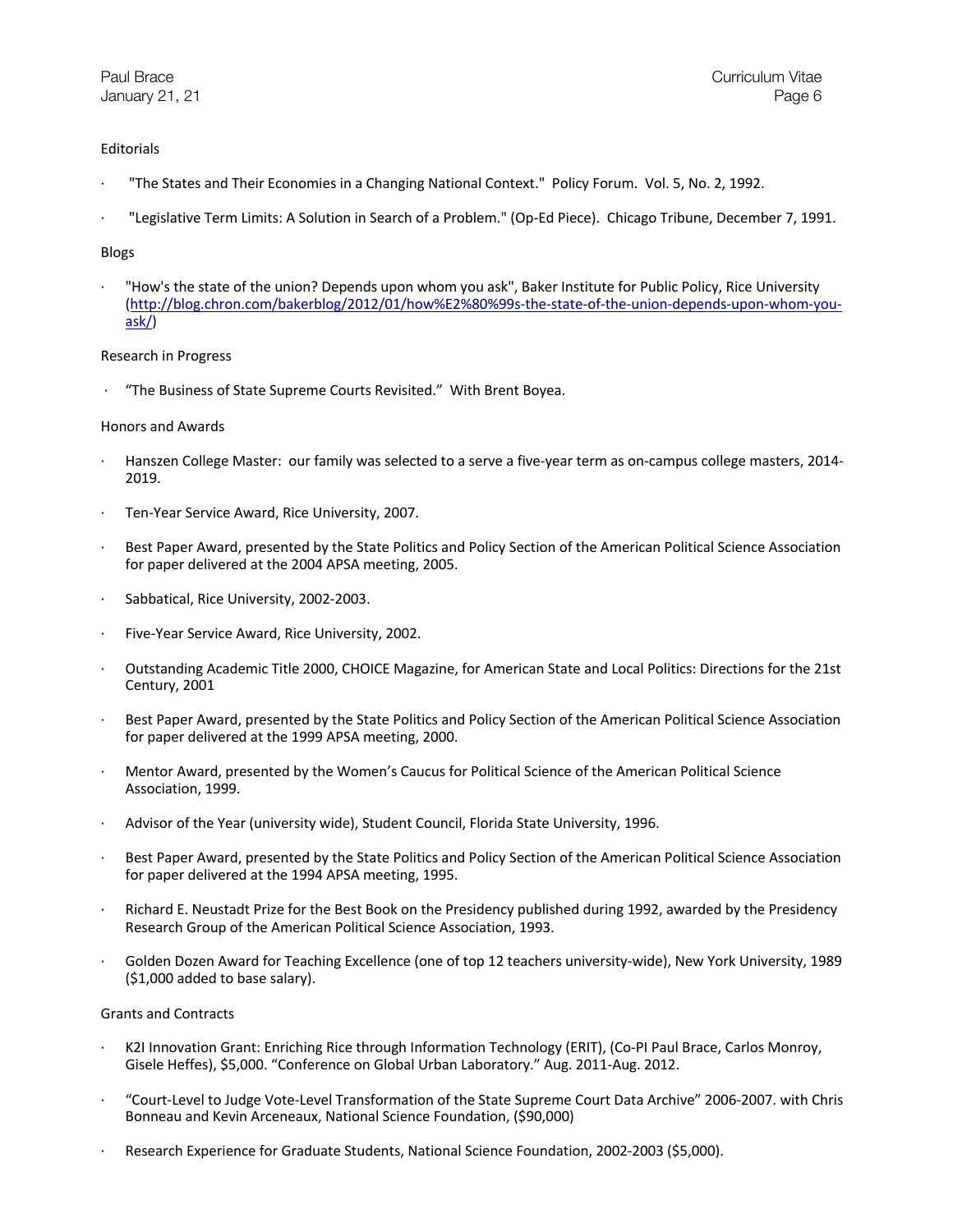- Research Experience for Graduate Students, National Science Foundation, 2001-2002 (\$5,000).
- President's Fund, Travel Grant, Rice University, 2001 (\$600).
- · Principal Investigator, Doctoral Dissertation in Political Science: Agenda Setting in the American States (with Kellie Butler) 2001. National Science Foundation (\$7,620).
- · Research Experience for Undergraduates, National Science Foundation, 2000-2001. (\$11,000).
- · "Collaborative Research on State Supreme Courts." 2000-2002. With Melinda Gann Hall. National Science Foundation (\$150,286).
- · Brown Foundation Teaching Development Grant, Rice University, 1998 (\$2,500).
- · Principal Investigator, Doctoral Dissertation in Political Science: State Supreme Courts and Countermajoritarian Behavior (with Laura Langer) 1997. National Science Foundation (\$6,000).
- · "Collaborative Research on State Supreme Courts." 1997-2000. With Melinda Gann Hall. National Science Foundation (\$377,896).
- · "Collaborative Research on State Supreme Courts: Project Development Grant." With Melinda Gann Hall. National Science Foundation, 1996 (\$49,900).
- · Program Evaluator, Workers Compensation Program, State of Florida, 1995 (\$10,000).
- Grant, College of Social Science Grant Incentive Program, Florida State University, 1995 (\$7500).
- · The President's Fund, Foreign travel grant, Florida State University, 1994 (\$600).
- · Program Evaluator, Workers Compensation Program, State of Florida, 1994 (\$13,000).
- · Conference on State Economic Development, Ameritech Foundation, 1993 (\$15,000).
- · Foreign Travel Grant, University of Illinois-Chicago, 1992 (\$960).
- · Curriculum Development Grant, American Institutions Program, New York University, 1988 (\$5,000).
- · Principal Investigator, "Community Policymaking and Federal Policy Implementation: Patterns Emerging from the Changing Configuration of Fiscal Federalism," U.S. Department of Agriculture, Project No. COL00318, 19841989 (\$20,000).
- · Merit Scholarship, Michigan State University, 19811982 (\$3,000).

## Consulting

· Expert Consultant (pro bono), International Foundation for Election Systems, 1995-

# Review and Editorial Service

- · Review Panel, Law and Courts Section, National Science Foundation (1998-2000).
- · Editorial Board Member, Current Research Journal of Social Sciences and the Humanities (2020-present)
- · Editorial Board Member, SciFed Journal of Intellectual Property Rights (2020-present)
- · Editorial Board Member, Online Journal of Political Science (2020-present)
- Editorial Board Member, Beijing Law Review (2012-present)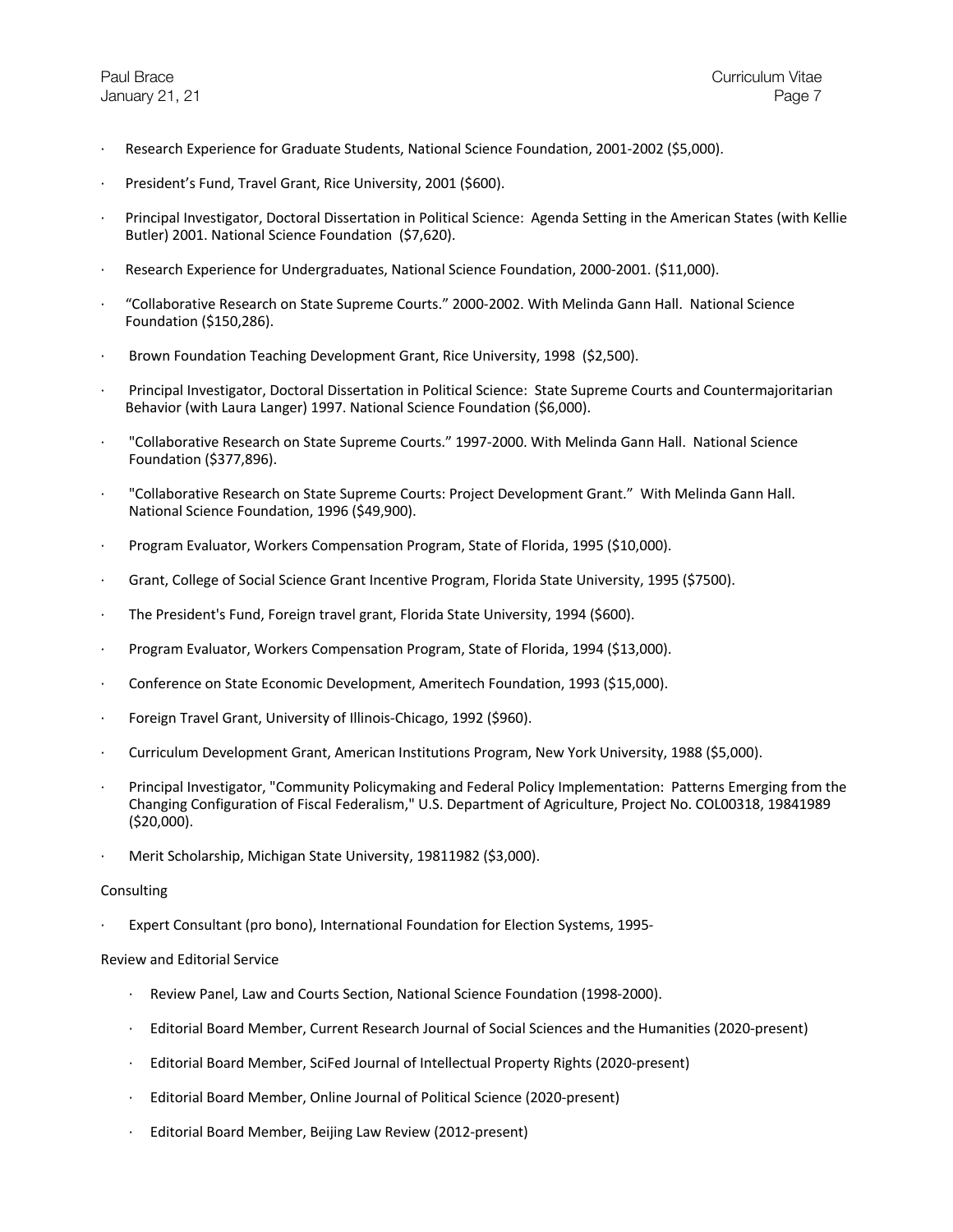- · Editorial Board Member: American Political Science Review (1996- 2001).
- · Editorial Board Member: Journal of Politics (1990-1993), (1997-2000).
- · Editorial Board Member: American Politics Quarterly/American Politics Research (1991- present).
- · Editorial Board Member: Political Research Quarterly (1993- 1996) (2006-present).
- · Editorial Board Member, Social Science Quarterly (1997-present).
- · Editorial Board Member, State Politics and Policy Review, (1999-2014).
- · Editorial Board Member, Albany Law Review, (1999-present).
- · Editorial Board Member, State and Local Government Review, (2000-2003).
- · Editorial Board Member: American Review of Politics (1996 present).
- · Associate Editor, Spectrum: The Journal of State Government (1995- 1997).
- · Occasional Reviewer:

American Journal of Political Science American Politics Quarterly American Political Science Review American Review of Politics Beijing Law Review Brookings Institute Cambridge University Press Congress and the Presidency Houghton Mifflin International Studies Quarterly Johns Hopkins University Press Journal of Politics Journal of Health Politics and Policy Justice Systems Journal Law and Society Review Legislative Studies Quarterly National Endowment for the Humanities National Science Foundation Political Science Quarterly Policy Studies Journal Policy Studies Review Political Behavior Political Science Quarterly Political Communication Presidential Studies Quarterly Public Opinion Quarterly Social Science Quarterly State and Local Government Review Western Political Quarterly (Political Research Quarterly) University of Chicago Press University of Michigan Press Westview Press

Selected Professional Service

· Executive Council, Midwest Political Science Association, 2005-2008.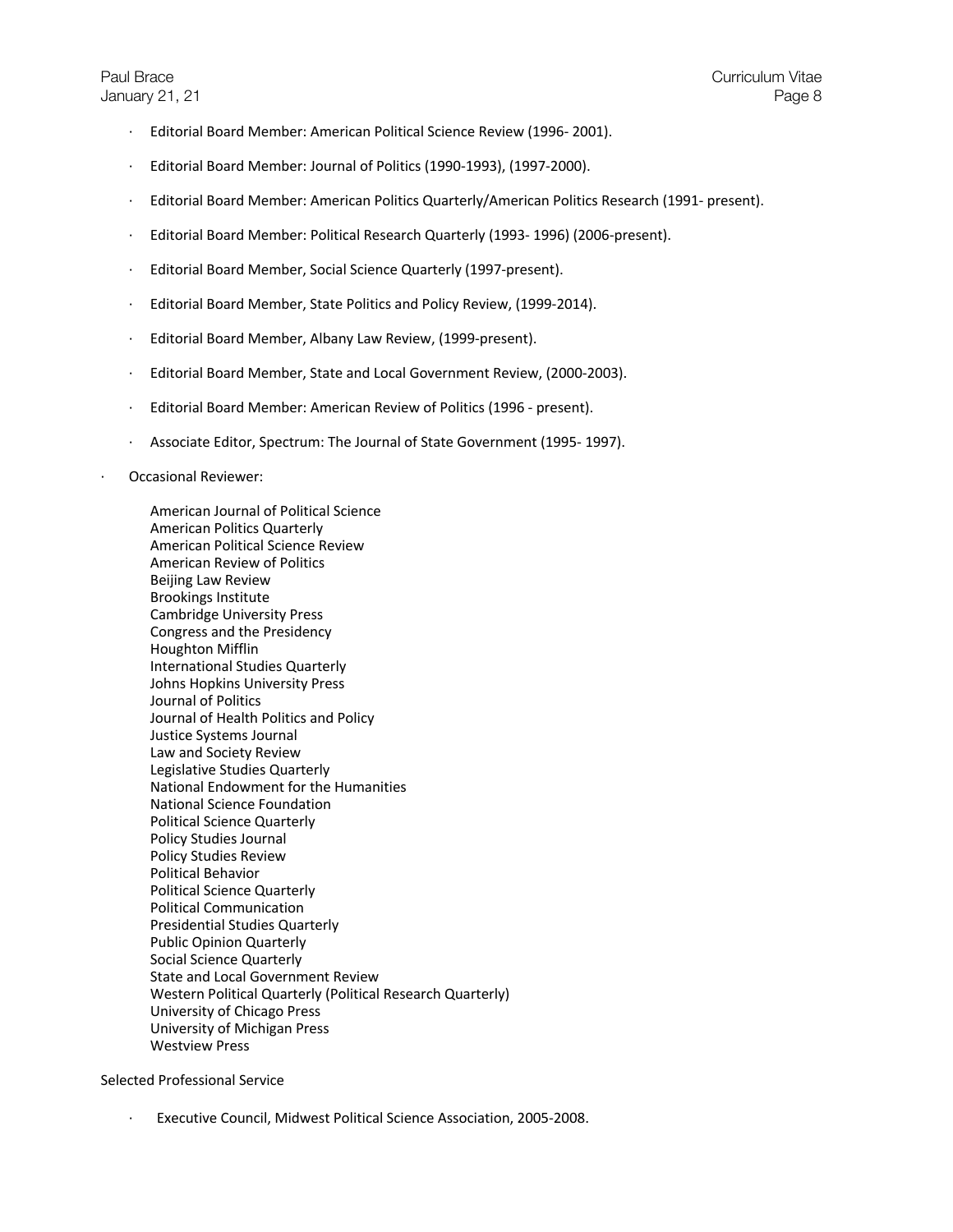- · Investment Committee, Midwest Political Science Association, 2005-
- · Section Organizer, State and Intergovernmental Relations, Western Political Science Association, 2004.
- · Section Organizer, State Politics and Policy, American Political Science Association, 2003.
- External Evaluator, Department of Political Science, University of Colorado-Colorado Springs, CO, 2003
- · Chair, Best Paper Committee, State Politics and Policy Section, American Political Science Association, 2003.
- · External Evaluator, Department of Political Science, California Polytechnic Institute, San Luis Obispo, CA. 1999.
- · Chair, Best Paper Committee, Southern Political Science Association, 1998.
- · Section Organizer, State and Local Politics Section, Midwest Political Science Association, 1998.
- · Section Organizer, State and Intergovernmental Relations Section, Western Political Science Association, 1998.
- External Evaluator, Department of Political Science, University of Colorado-Colorado Springs, 1996.
- · Nomination Committee, Southern Political Science Association (1995, 1996).
- Section Organizer, Executive Politics, Southern Political Science Association (1995).
- · Committee Member, Best Paper Committee, Presidential Studies Section, American Political Science Association (1993-1994).
- · Section Organizer, State Government and Intergovernmental Relations, Midwest Political Science Association (1994).
- · President, State Politics and Policy Section, American Political Science Association (1992-93).
- · Committee Member, Congressional Quarterly Press Award Committee, Legislative Studies Section, American Political Science Association (1992-93).
- · Executive Council, State Politics and Policy Section, American Political Science Association (198990, 1991-94, 2001-2004).
- · Secretary/Treasurer, State Politics and Policy Section, American Political Science Association (199091).
- Editor, State Politics and Policy Newsletter (19901991).

Selected University and Departmental Service

- · College Master, Hanszen College, 2014-2019.
- · · Chair, Masters and Presidents Committee, Fall 2016.
- · Member, Undergraduate Committee, Department of Political Science, 2016-2017.
- · Member, Alcohol Policy Review Committee, 2016-2017.
- · Member, Master Search Committee, Baker College, 2016.
- · Chair, Performance Evaluation Committee, 2009, 2010, 2011, 2012, 2013.
- · Chair, Open Search Committee, Department of Political Science, 2011.
- · Member, Search Committee in Research Methodology, Department of Political Science, 2011.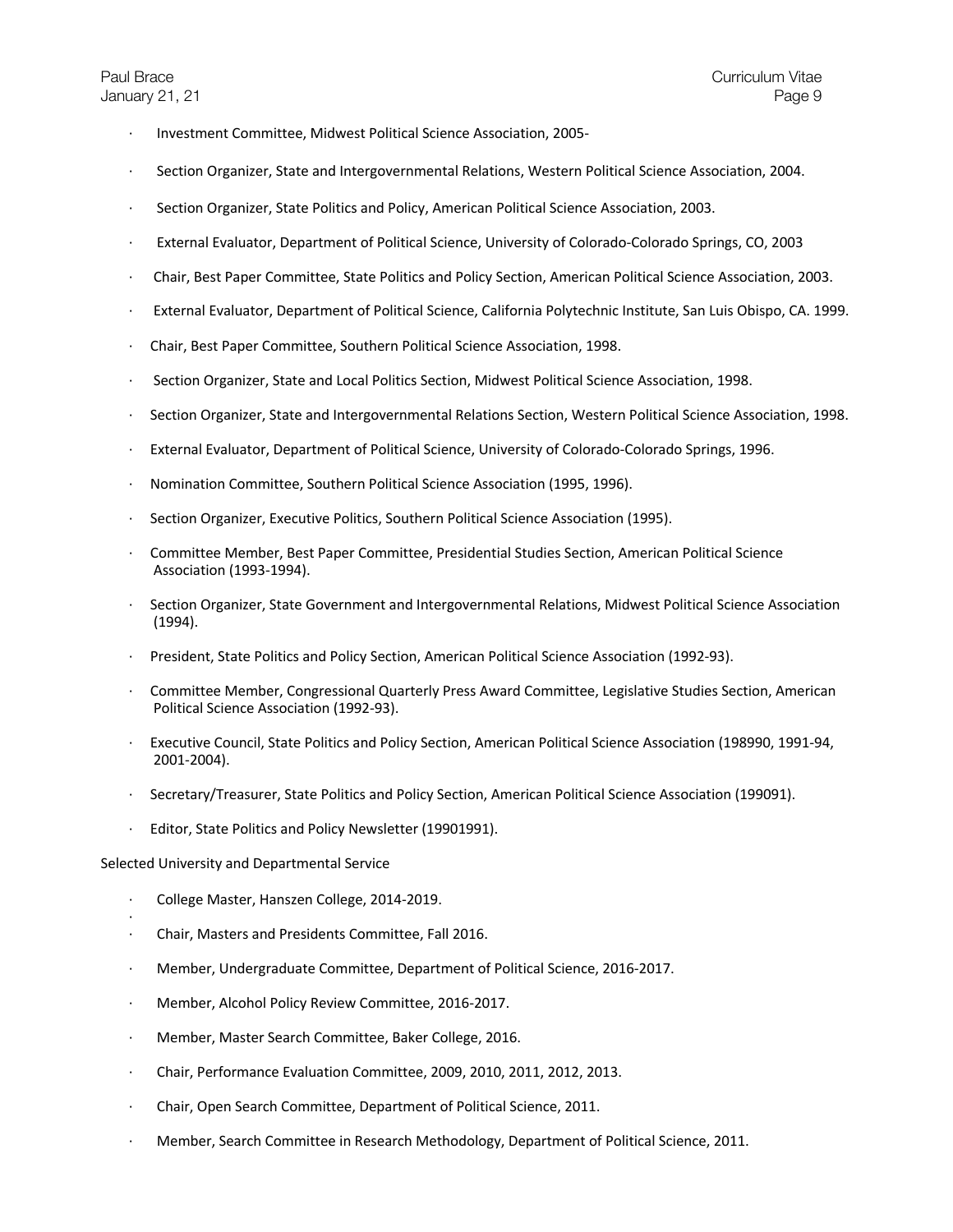- · Member, Search Committee in Research Methodology, Department of Political Science, 2010.
- · Member, Search Committee in Comparative Politics, Department of Political Science, 2006.
- Panelist, Candidate Forum, October 2006.
- · Mentor, Century Scholars Program, 2006-2007.
- · Volunteer, Owl Scholars Program, Rice University, 2006.
- · Chair, Best Dissertation Committee, College of Social Science, 2006
- Review Committee, Center for the Study of the Presidency Fellowship Committee, 2006.
- · Honoree, ADVANCE Awards Banquet, 2005
- · Mentor, Century Scholars Program, 2005-2006
- · Moderator, ADVANCE Forum on Campaign 2004.
- · Mentor, Century Scholars Program, 2004-2005.
- · Convener, Ad hoc Departmental Roundtable on Graduate Placement, 2004.
- · Member, Faculty Benefits Committee, Rice University, 2001-2002.
- · Member, Ad hoc Committee to Review Office of Sponsored Research, Rice University, 2000-2001.
- Member, University Research Council, Rice University, 2000-2001.
- · Chair, American Search Committee, Department of Political Science, Rice University, 1999-2000.
- · Member, Performance Evaluation Committee, Department of Political Science, 1998-1999
- · Member, Baker Institute Advisory Committee, Rice University, 1996-
- Member, Research Council, Rice University, 1999-2001
- · Member, Graduate Committee, Rice University, 1996-2001
- · Chair, Senior American Search Committee, Department of Political Science, Rice University, 1996-97.
- · Member, Junior American Search Committee, Department of Political Science, Rice University, 1996-97.
- · Member, Ad hoc Committee on Teaching Allocation, Department of Political Science, Rice University, 1996-97.
- Graduate Placement Director, Rice University, 1996-98.
- Research Fellow, Baker Institute, 1996-present.
- Member, Baker Institute Roundtable, 1996-present.
- · Promotion and Tenure Committee, Department of Political Science, Florida State University (1996).
- Executive Committee, Department of Political Science, Florida State University, (1995-1996).
- · Graduate Placement Director, Department of Political Science, Florida State University (1995-1996).
- · University Committee on Sponsored Research, Florida State University (1995-1996).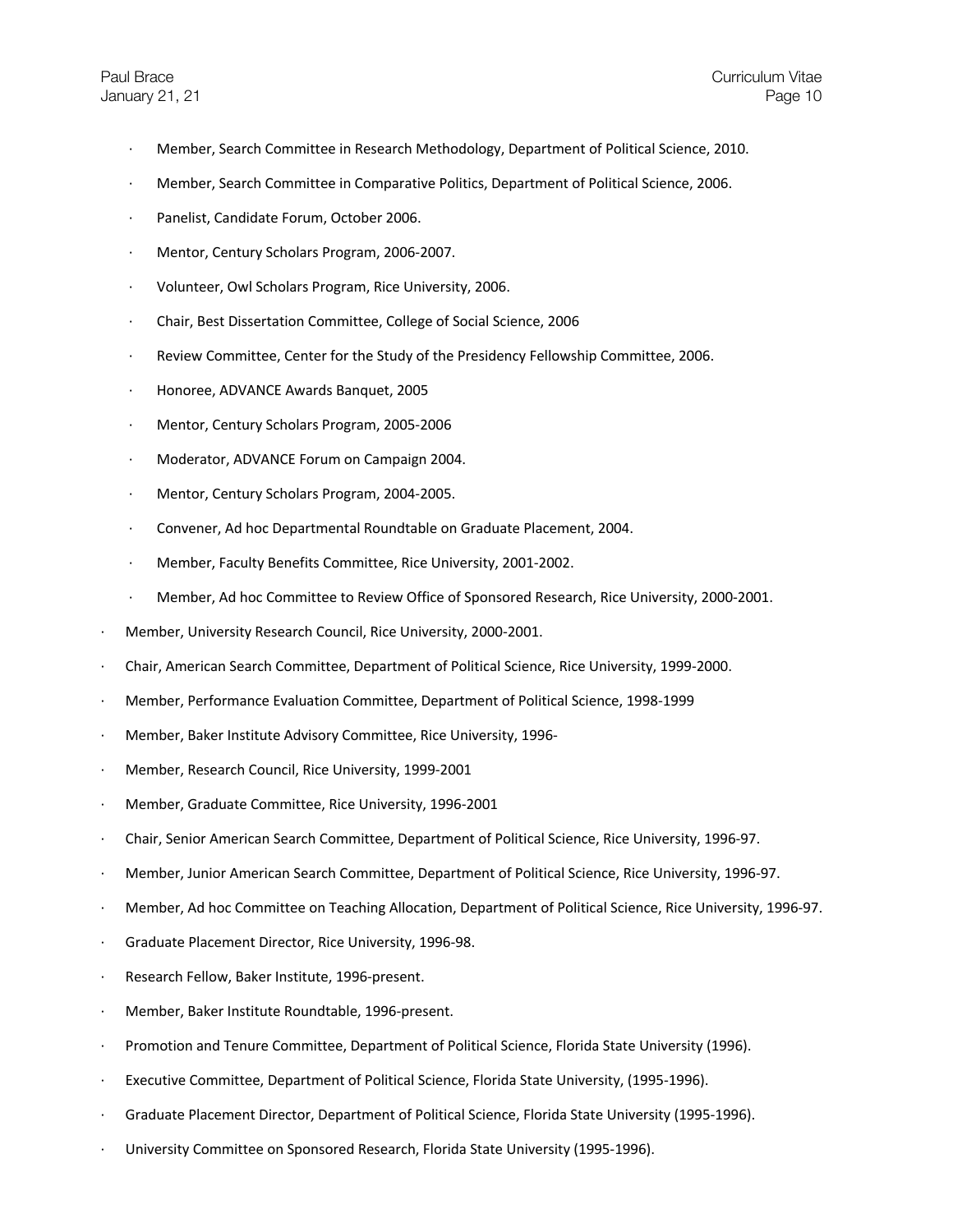- · Chair, Research Methodology Field, Department of Political Science, Florida State University (1994-1996).
- · Graduate Committee, Department of Political Science, Florida State University (1993-1996).
- · Task Force on Computer Networking, Vice President for Academic Affairs, University of Illinois (1993).
- · Advisory Committee, Institute of Government and Public Affairs, University of Illinois (1991-93).
- Executive Committee, Department of Political Science, University of Illinois-Chicago (1992-93).
- · Graduate Committee, Department of Political Science, University of Illinois-Chicago (1992-93).
- · Chair, American Politics Search, Institute of Government and Public Affairs, University of Illinois (1991-92, 1992- 93).

#### Dissertation Committees

- Committee, Devon Arnold. University of Houston, 2017-present.
- · Director: Brent Boyea, Rice University, 2005. Assistant Professor, University of Texas at Arlington.
- · Director: Kellie Butler, Rice University. 2004. Agenda Setting in the American States. NSF Dissertation Grant Recipient)
- ·
- · Director: Laura Langer, State Supreme Courts and Countermajoritarian Behavior. 1999. Florida State University, Associate Professor and Graduate Director, University of Arizona. (NSF Dissertation and Career Grant Recipient).
- · Director: Arnold Lewis, Florida State University. 1999. Assistant Professor, College of Wooster.
- Director: Jeffrey Yates, Florida State University. 1998. Professor, Binghamton University.
- Director: Stuart Schneiderman, Florida State University.
- · Director: Sharon Fox, University of Illinois-Chicago. 1995. "Shedding Light on the Economic Development Dilemma of the American States 1970-1989." Assistant Professor, University of Massachusetts.
- · Director: Charles Leeks. University of Illinois-Chicago (Assistant Professor, University of Missouri-Kansas City).
- · Director: Daniel Ward. New York University. 1989. "Decision Making in Congressional Committees: The Effects of Time, Place and Policy." (Dirksen Congressional Research Grant Recipient).
- · Committee: Bianca Easterly. University of Houston. Assistant Professor at Lamar University.
- · Committee: Kyle Scott. University of Houston, 2005.
- · Committee: Heidi Lange, University of Houston, 2007.
- · Committee: Chris Bonneau, Michigan State University. Assistant Professor, University of Pittsburgh.
- · Committee: John Kasper. University of Illinois-Chicago, 1999.
- · Committee: Stephanie Post, Rice University, 2003.
- · Committee: Vanessa Baird. University of Houston, Associate Professor, University of Colorado, 2000.
- · Committee: Aubrey Jewett. Florida State University, Associate Professor, University of Central Florida, 1997.
- · Committee: Don Smith. Florida State University, Assistant Professor, University of North Texas, 1999.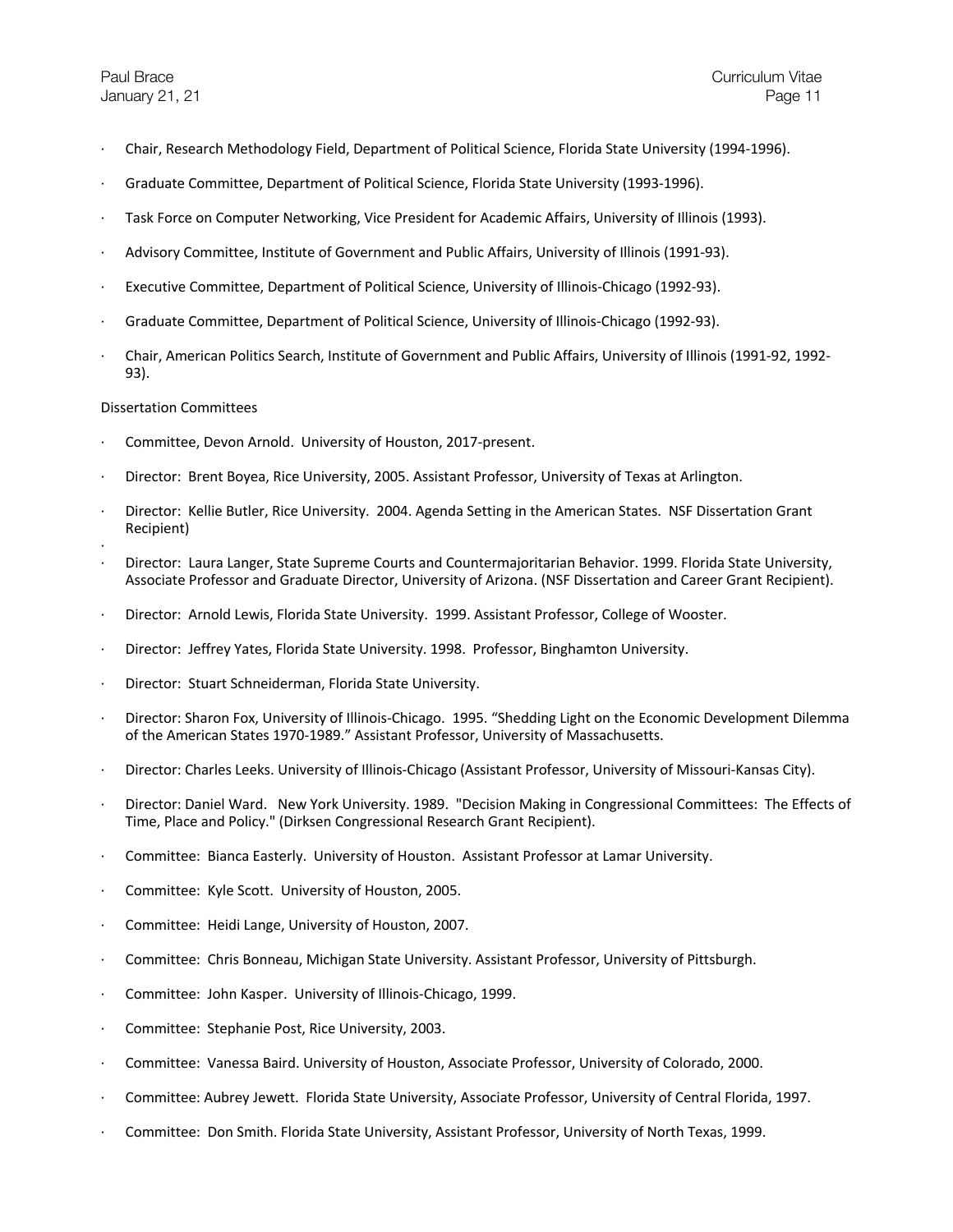- · Committee: Carol Pettijohn. Florida State University, Department of Public Administration, 1997.
- · Committee: Lawrence De Nardis (member of U.S. House of Representatives, 1981-83). "The Silent Filibuster." New York University (1989). President, New Haven College, New Haven, CT.
- · Committee: Ed Muir. "In Word and Deed: The Two Congresses in U.S. Foreign Policy." New York University (1995).
- · Committee: Gordon Hanson. "Presidential Prenomination Campaign Reform: The Early Candidate Withdrawal Problem." University of Illinois-Chicago, (1993).
- · Committee: Shama Bole. University of Illinois-Chicago (1994).

## Conference Participation

## Workshop Presentations

- · "New Measures of Public Opinion in the American States." Sponsored by the State Politics and Policy Section of the American Political Science Association, Philadelphia, PA, September 2003.
- · "New Data Sources for Political Science Research." Co-sponsored by the Law and Courts and State Politics and Policy Sections of the American Political Science Association, annual meeting of the American Political Science Association, San Francisco, CA September 2001.
- · Panel Chair
- · "State Courts." Eleventh Annual State Politics and Policy Conference June 2 4, 2011. The Nelson A. Rockefeller Center of Dartmouth College, Hanover, NH.
- · "Perspectives on Economic Development in the American States." Western Political Science Association, April 2004.
- · "Law, Communication, and Technology." Law and Society Association, Budapest, Hungary July 4-7, 2001.
- · "Perspectives on Judicial Decisionmaking." Western Political Science Association. March 2001.
- · "Policymaking in the American States." Western Political Science Association. March 2001.
- · "New Data on Public Opinion." The State of the States: State Politics and Policy Conference Texas A&M University College Station, TX. March 2-3, 2001
- · "US Courts of Appeal." Southern Political Science Association, Atlanta, GA November 2000.
- · "New Approaches to Public Opinion in the American States," American Political Science Association, Atlanta, GA, September 1999.
- · "New Perspectives on the Presidency," Southern Political Science Association, Atlanta, GA, October 1998
- · "Evaluating Leadership in State Politics," Western Political Science Association, Los Angeles, March 1998.
- · "Models of State Policymaking," Western Political Science Association, Tucson, March 1997
- · "Constitutional Change in the States," annual meeting of the Southern Political Science Association, Atlanta, GA, November 1996.
- · "Presidents and Communication," annual meeting of the American Political Science Association, Chicago, IL, September, 1995.
- · "Models of the Criminal Justice Process," annual meeting of the Western Political Science Association, Portland, OR, March 1995.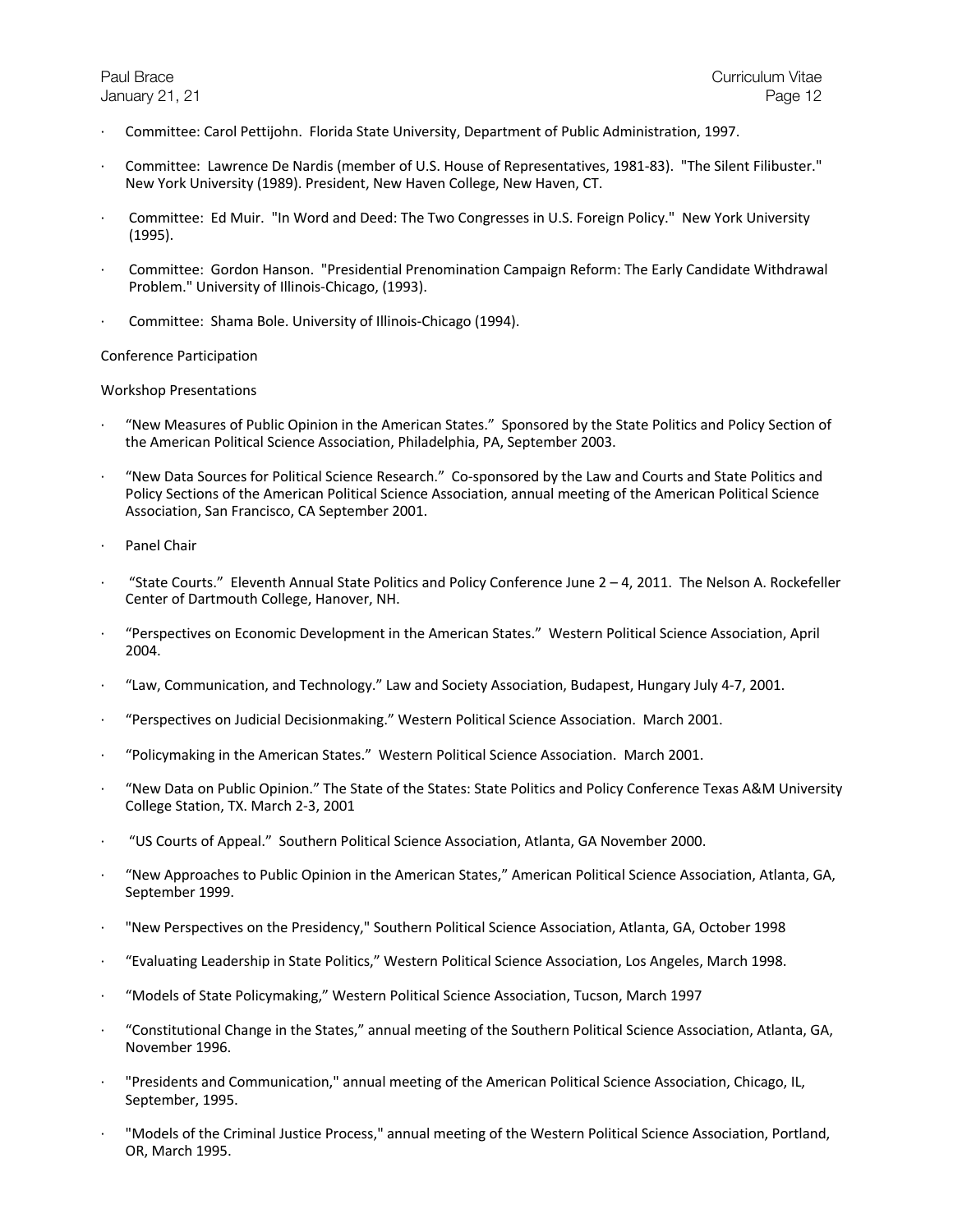- · "Studying Courts Comparatively," annual meeting of the Midwest Political Science Association, Chicago, IL, April 1994.
- · "Political Economy in the American States," annual meeting of the American Political Science Association, Chicago, IL. September 1992.
- · "Politics and Economic Performance," annual meeting of the American Political Science Association, Washington, D.C., September 1988.
- · "Modes of Legislative Representation," annual meeting of the Western Political Science Association, Anaheim, CA. March 1987.
- · "Executive and Legislative Relations," annual meeting of the Western Political Science Association, Eugene, OR, March 1986.
- · "Growth and Decline in America," annual meeting of the Western Political Science Association, Las Vegas, NV, March 1985.

#### Roundtables

- · "Teaching Methodology in Political Science," annual meeting of the Southwest Social Science Association, San Antonio, TX 2003.
- · "The State of State Politics Research," annual meeting of the Southwest Social Science Association, San Antonio, TX 2003.
- · "New Data on Public Opinion." The State of the States: State Politics and Policy Conference, Texas A&M University College Station, TX March 2-3, 2001.
- · "New Directions in State Policy Research," annual meeting of the Southern Political Science Association, Atlanta, GA. November 2000.
- · "NSF Databases: Resources for Law and Courts Scholars," annual meeting of the Southern Political Science Association, Savannah, GA November 1999.
- · "State Politics and Policy Data Sets," annual meeting of the American Political Science Association, Boston, MA September 1998.
- · "Formal Models of Judicial Politics," annual meeting of the Midwest Political Science Association, Chicago, IL April 1998.
- · "A Panel in Honor of the Research of Barbara Hinckley," annual meeting of the American Political Science Association, San Francisco, CA September 1996.
- · "What Can State Politics Research Tell Us About Policymaking?" LINKS Conference, Department of Political Science, Michigan State University, East Lansing, MI. May 1996.
- · "State Economic Development," annual meeting of the Midwest Political Science Association, Chicago, IL April 1996.
- · "The Future of Judicial Research," annual meeting of the Southern Political Science Association, Tampa, FL November 1995.
- · "The State of State Politics Research," annual meeting of the Midwest Political Science Association, Chicago, IL April 1995.
- · "Evaluating the Clinton Presidency," annual meeting of the Western Political Science Association, Portland, OR March 1995.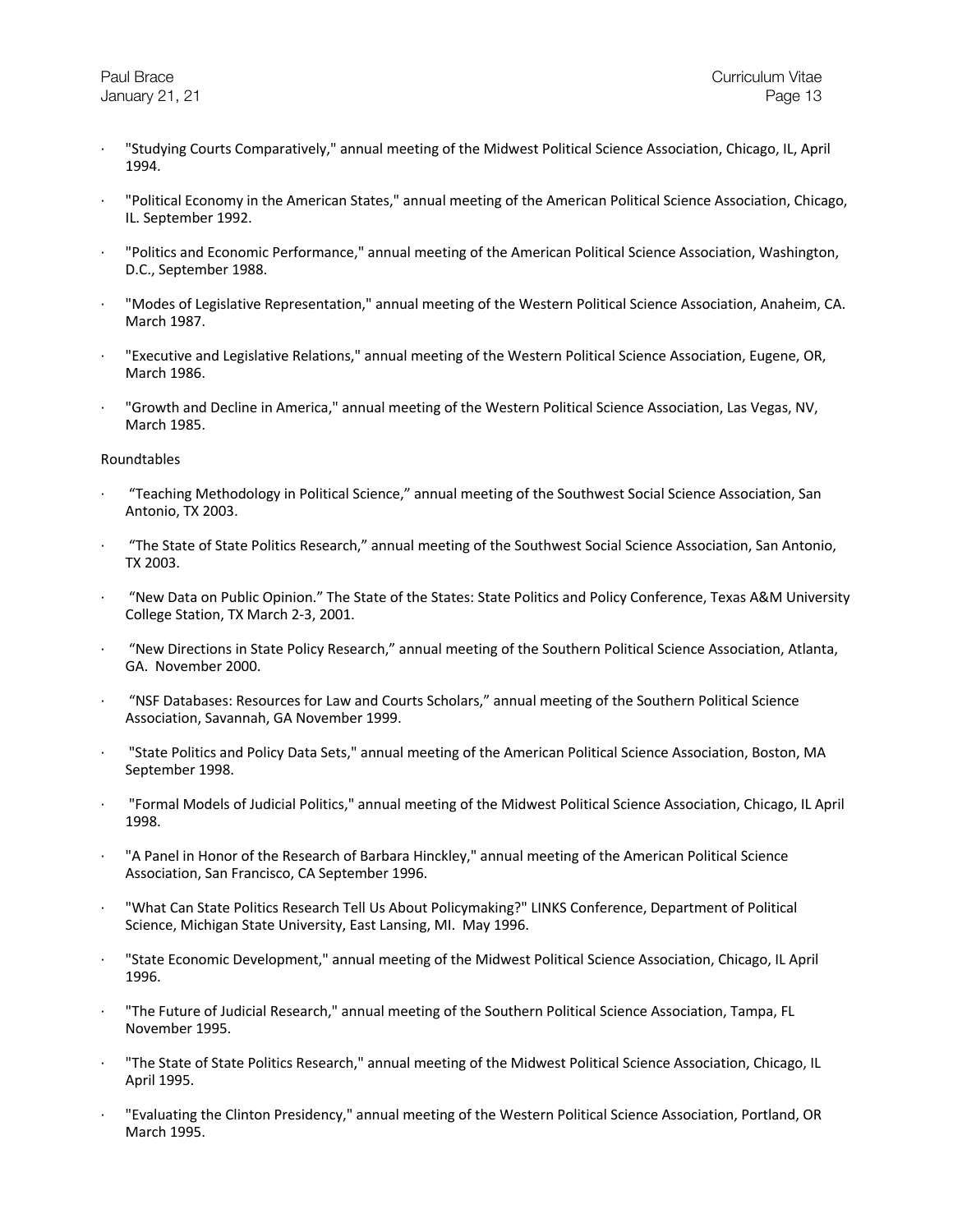- · "Studying Courts Comparatively," annual meeting of the International Political Science Association Research Committee on Comparative Judicial Studies, Florence, Italy August 1994.
- · "Public Opinion and Presidential Approval Polls in the Wake of the 1992 Election," annual meeting of the Midwest Political Science Association, Chicago, IL, April 1993.
- · "Courts in Comparative Perspective," annual meeting of the Southern Political Science Association, Atlanta, GA, September 1990.
- · "Rational Choice and Judicial Strategy: TwentyFive Years After The Elements of Judicial Strategy," annual meeting of the Midwest Political Science Association, Chicago, IL, April 1989.

#### Discussant

- · "State Courts." Eleventh Annual State Politics and Policy Conference June 2 4, 2011. The Nelson A. Rockefeller Center of Dartmouth College, Hanover, NH.
- Poster Session. Eleventh Annual State Politics and Policy Conference June  $2 4$ , 2011. The Nelson A. Rockefeller Center of Dartmouth College, Hanover, NH.
- · "State Economic Development." Western Political Science Association. Portland, OR. April 2004.
- · "State Politics Research." annual meeting of the State Politics and Policy Section, Tucson, AZ, April 2003.
- · "Pressure and Persuasion in State Policymaking." annual meeting of the American Political Science Association, San Francisco, CA September 2001.
- · "Law, Communication, and Technology." Law and Society Association, Budapest, Hungary July 4-7, 2001.
- · "Policymaking in the American States." annual Meeting of the Western Political Science Association. March 2001.
- · NSF Conference on Judicial Scholarship, Texas A and M University, October 1999 (Invited).
- · "The Common Law in Comparative Perspective," annual meeting of the International Political Science Association Research Committee on Comparative Judicial Studies, London, England, July 1999. With Melinda Gann Hall.
- · "Courts and Inter-Institutional Politics." Western Political Science Association, Seattle, WA, March 1999.
- · Editors Meet Readers: Clayton and Gillman "Supreme Court Decisionmaking: New Institutionalist Approaches." Western Political Science Association, Seattle, WA, March 1999.
- · "New Perspectives on the Presidency," Southern Political Science Association, Atlanta, GA, October 1998
- · "Evaluating Leadership in State Politics," Western Political Science Association, Los Angeles, March 1998.
- · "Presidential Relations with Congress," Southwestern Social Science Meeting, New Orleans, LA, April 1997
- · "Measuring Party Competition in the States," Midwest Political Science Association, Chicago, Il April 1997
- · "Constitutional Change in the American States," annual meeting of the Southern Political Science Association, Atlanta, GA, November 1996.
- · "State Politics and Policy into the 21st Century," annual meeting of the Western Political Science Association, San Francisco, CA March 1996.
- · "Studying Presidential Approval," annual meeting of the American Political Science Association, New York, NY August 1994.
- · "Presidents, Congress and Bureaucratic Actors," annual meeting of the Midwest Political Science Association, Chicago, IL April 1993.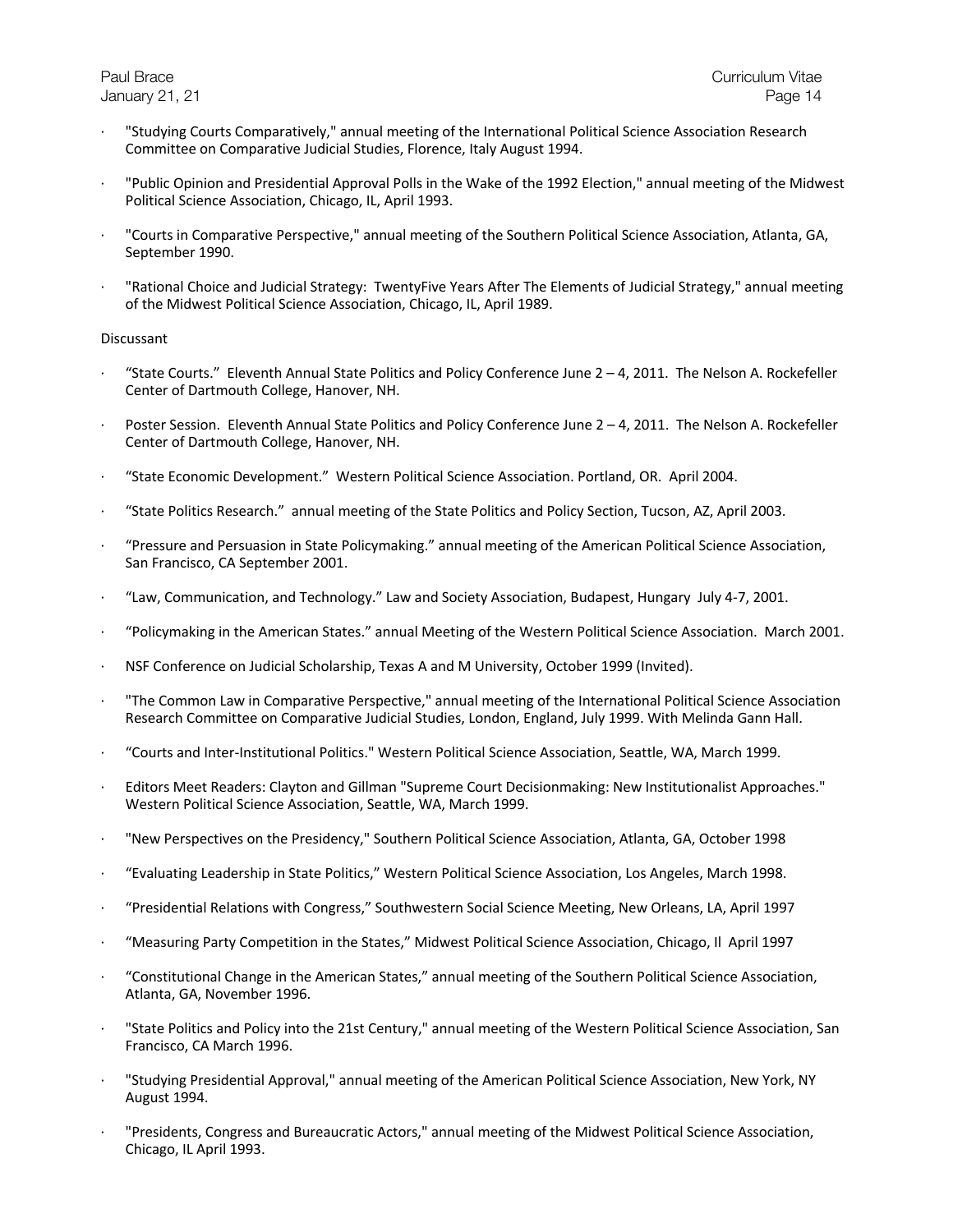- · "Economics and Gubernatorial Elections," annual meeting of the American Political Science Association, Washington, D.C., September 1991.
- · "Parties in the American States," annual meeting of the Southern Political Science Association, Atlanta, GA, November 1990.
- · "The Politics of Economic Performance," annual meeting of the American Political Science Association, San Francisco, CA, September 1990.
- · "Professionalism and Change in State Legislatures," annual meeting of the Midwest Political Science Association, Chicago, IL. April 1990.
- · "Interest Groups and Legislatures," annual meeting of the Southwest Social Science Association, Fort Worth, TX. March, 1990.
- · "Perspectives on State Politics and Policy," annual meeting of the American Political Science Association, Atlanta, GA, September 1989.
- · "State Economic Performance," annual meeting of the Midwest Political Science Association, Chicago, IL, April 1989.
- · "Evaluating Performance by Congressmen and Senators," annual meeting of the American Political Science Association, Washington, D.C., September 1988.
- · "Legislative Careers," annual meeting of the Midwest Political Science Association, Chicago, IL, April 1988.
- · "Diachronic Analysis of Congress," annual meeting of the Western Political Science Association, San Francisco, CA, March 1988.
- · "Congressional Elections," annual meeting of the Midwest Political Science Association, Chicago, IL, April 1987.
- · "Congressional Recruitment and its Consequences," annual meeting of the Western Political Science Association, Anaheim, CA, March 1987.
- · "Longitudinal Analysis of Congress," annual meeting of the Midwest Political Science Association, Chicago, IL, April 1986.
- · "Current Research on Congress," annual meeting of the Southern Political Science Association, Nashville, TN, November 1985.
- · "Political Ambition and Electoral Politics," annual meeting of the American Political Science Association, New Orleans, LA, August 1985.

## Professional Papers

- · "A Further Look at the Business of State Supreme Courts" with Brent Boyea. Eleventh Annual State Politics and Policy Conference June 2 – 4, 2011. The Nelson A. Rockefeller Center of Dartmouth College, Hanover, NH.
- · "The Effects of Case Selection, Judge Ideology, and Institutional Structure in Tort Litigation in State Supreme Courts" with Jeffrey Yates and Brent Boyea. Presented at the Annual Meeting of the American Political Science Association, Philadelphia, PA, September 2006 (Nominated for best paper award).
- · "State-Level Public Trust in the Federal Government" with Martin Johnson. Presented at the Annual Meeting of the Midwest Political Science Association, Chicago, IL, April 2006.
- · "Do Institutions Really Matter? Assessing the Impact of State Judicial Structures on Citizen Litigiousness" with Jeffrey Yates and Holley Tankersley. Presented at the Annual Meeting of the American Political Science Association. Washington, D.C. September 2005.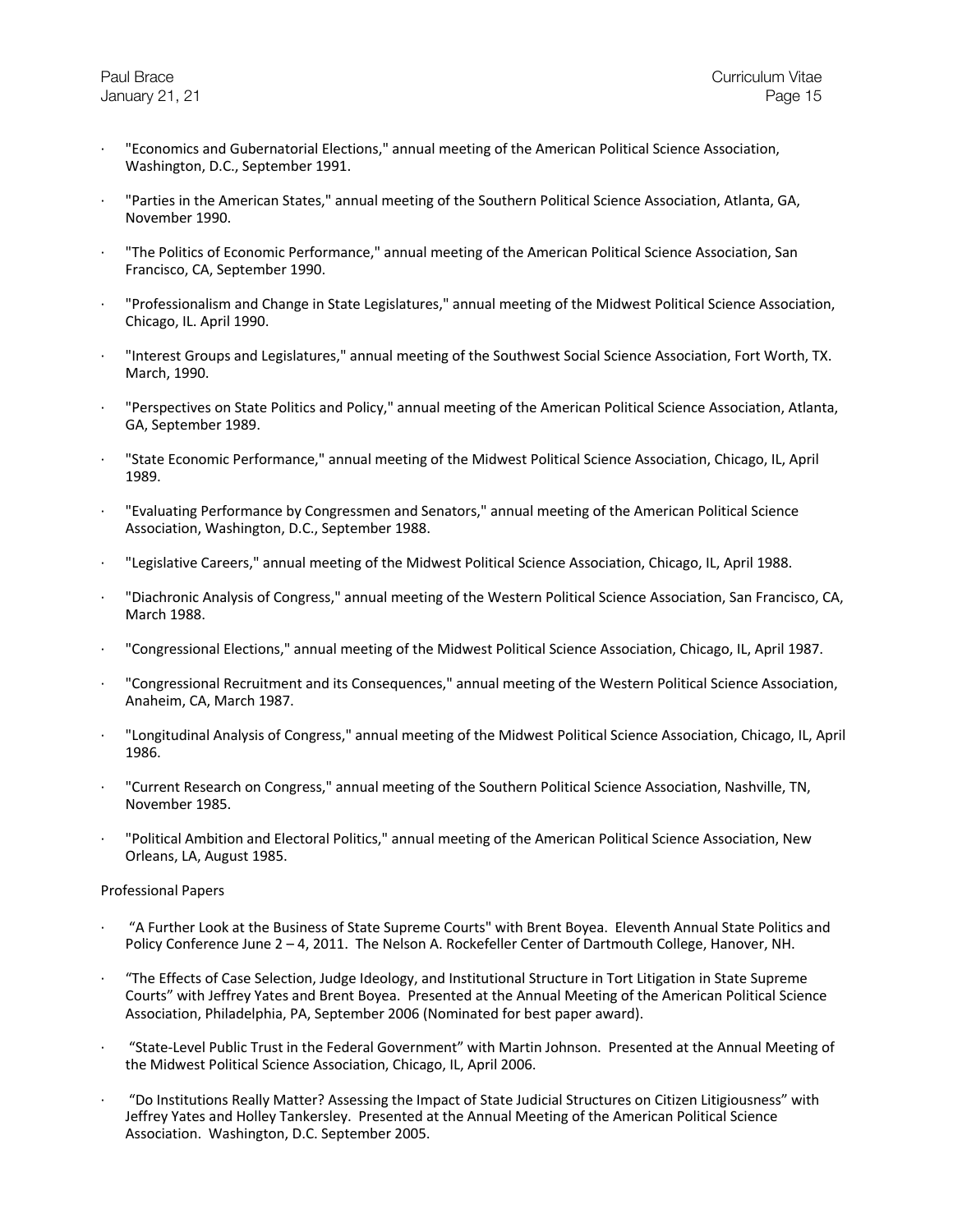- · "Devolution and Economic Inequality in the American States" with Laura Langer (invited). Devoe Moore Center for Public Policy, Florida State University, April 2005.
- · "Judicial Selection and Selection Bias: Linking Public Opinion to Judicial Decisions" with Brent Boyea. Presented at the Annual Meeting of the American Political Science Association, Chicago, IL, September 2004.
- · "State Courts and American Democracy" with Melinda Gann Hall. Presented at the Annenberg Foundation's Conference on Institutions and American Democracy, University of Pennsylvania, Philadelphia, PA, January 2004.
- · "Two Faces of State Health Policy Reform" with Charles Barrilleaux. Presented at the Annual Meeting of the Southern Political Science Association, New Orleans, LA. January 2004.
- · "Studying Context Versus the Rule of Law in the American States: The Case of Tort Litigation" Interim Meeting of the Research Committee on Comparative Judicial Studies, International Political Science Association, Parma, Italy, June 16-18, 2003.
- · "Environmental Regulation and Dynamic Representation in the American States" with Martin Johnson and Kevin Arceneaux. Presented at the annual meeting of the State Politics and Policy Section, Tuscon, AZ April 2003.
- · "Policy and the Strategic Interaction of Legislatures and Courts." American Political Science Association, San Francisco, September 2001.
- · "Contextual and Institutional Influences on Winners and Losers in U.S. State Supreme Courts." Law and Society Association, Budapest, Hungary, July 4-7, 2001.
- · "The Other Face of Judicial Power." With Laura Langer. Midwest Political Science Association, Chicago, Illinois, April 2001.
- · "State Supreme Courts and Abortion Policy in the American States" with Laura Langer, University of Arizona. The State of the States: State Politics and Policy Conference Texas A&M University College Station, TX March 2-3, 2001.
- · "Organized Interests and Judicial Decisions: Lessons from the American States." International Political Science Association Research Committee on Comparative Judicial Studies, Cape Town, South Africa, January 2001.
- · "Courts as Agents of Continuity and Change: Winning and Losing in State Supreme Courts." With Melinda Gann Hall. Paper presented at the annual meeting of the American Political Science Association, Washington, D.C., September 2000.
- · "Wage Setting and the Distribution of Income in the American States." With Laura Langer. Paper presented at the annual meeting of the Midwest Political Science Association, Chicago, IL 2000.
- · "Placing Courts in State Politics." With Melinda Gann Hall and Laura Langer. Paper presented at the annual meeting of the Midwest Political Science Association, Chicago, IL 2000.
- · "State Supreme Courts and Judges in the Policy Process: The Case of Abortion." With Melinda Gann Hall and Laura Langer. Paper presented at the annual meeting of the Southern Political Science Association, Savannah, GA. November 1999.
- · "Measuring Public Ideology in the American States." With Kevin Arceneaux, Martin Johnson and Stacy Ulbig. Paper presented at the annual meeting of the Southern Political Science Association, Savannah, GA. November 1999.
- · "Public Opinion in the American States." Presented at the annual meeting of the American Political Science Association, Atlanta, GA, September 1999.
- · "Progress Report: The NSF State Supreme Court Data Project." Paper presented at the annual meeting of the International Political Science Association Research Committee on Comparative Judicial Studies, London, England, July 1999. With Melinda Gann Hall.
- · "Formal Models of Judicial Decisionmaking in Comparative Perspective." Paper presented at the annual meeting of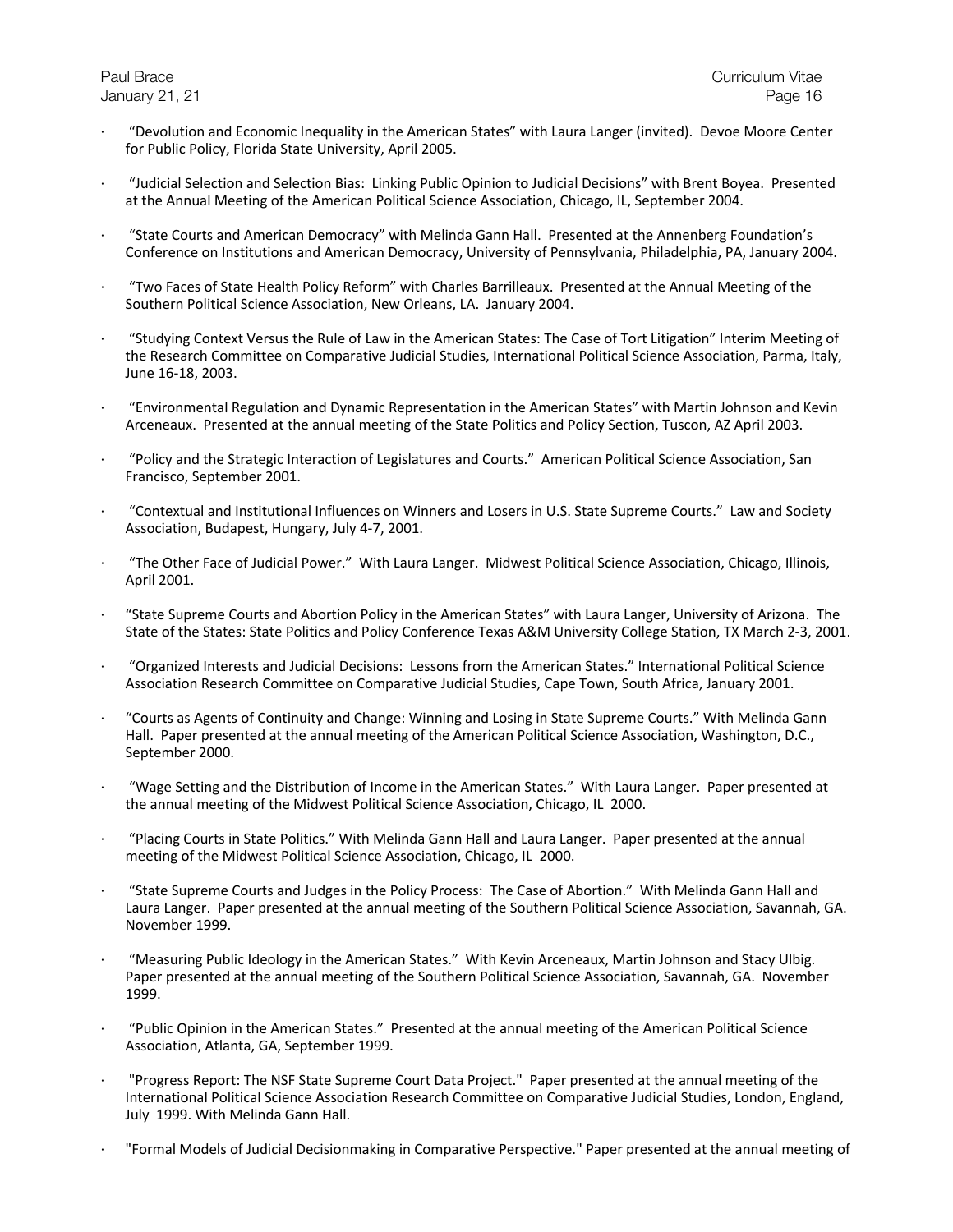the American Political Science Association, Boston, MA, September 1998.

- · "Measuring Supreme Court Justice Ideology." With Laura Langer and Melinda Gann Hall. Paper presented at the annual meeting of the Midwest Political Science Association, Chicago, IL, April 1997.
- · "Factors Influencing Adoptions of Redistributive and Developmental Policies to Expand Health Insurance Coverage: Cross-Sectional Evidence from the Fifty American States." With Charles Barrilleaux. Paper presented at the annual meeting of the Midwest Political Science Association, Chicago, IL, April 1997.
- · "Judicial Choice and the Politics of Abortion: Institutions, Context, and the Autonomy of Courts." With Melinda Gann Hall and Laura Langer. Paper presented at the annual meeting of the American Political Science Association, San Francisco, CA September 1996.
- · "Federal Devolution and the Domain of Feasible Policy Alternatives in the States." Paper presented at the annual meeting of the Western Political Science Association, San Francisco, CA March 1996.
- · "Interpreting the 1994 State Legislative Elections." With Laura Langer. Paper presented at the annual meeting of the Southern Political Science Association, Tampa, FL November 1995.
- · "A Unified Model of Policy Reform in the American States." With Charles Barrilleaux. Paper presented at the annual meeting of the American Political Science Association, Chicago, IL, September 1995.
- · "The State of State Politics Research." With Aubrey Jewett. Paper presented at the annual meeting of the Midwest Political Science Association, Chicago, IL, April 1995.
- · "Party, Ideology and the Death Verdict: The Interplay of Preferences, Structures, Rules and Case Characteristics in the Politics of Judicial Choice." Paper presented at the annual meeting of the Western Political Science Association, Portland, OR, March 1995.
- · "Choice and Consequence: The Politics and Economics of Tax Change in the American States: 1964-1989." Paper presented at the annual meeting of the American Political Science Association, New York, NY, September 1994. (Winner of the Best Paper Award in the State Politics and Policy Section of the APSA).
- · "Healthcare Reform in the American States." With Charles Barrilleaux and Bruce Dangremond. Paper presented at the annual meeting of the American Political Science Association, New York, NY, September 1994. (Nominated for Best Paper Award in the Policy Section of the APSA).
- · "Politics and the Administration of Justice." With Melinda Gann Hall. Paper presented at the XVIth World Congress of the International Political Science Association, Berlin, Germany, August 1994.
- · "A Model of State Medicaid Adoptions of Preventative Services." With Charles Barrilleaux. Invited paper presented at the conference on State Roles in Healthcare Reform, sponsored by the Institute of Government and Public Affairs, University of Illinois, Chicago, IL, April 1994.
- · "The Politics of Judicial Choice: State Supreme Courts and the Death Penalty." With Melinda Gann Hall. Paper presented at the annual meeting of the American Political Science Association, Washington, D.C. September 1993.
- · "The Impact of Tax Changes on State Economic Performance: 1963-1989." With Charles Leeks. Ameritech Conference on State Economic Development. Chicago, IL May 14-15, 1993.
- · "The Vicissitudes of Death by Decree: Forces Influencing Capital Punishment Decisionmaking in State Supreme Courts." With Melinda Gann Hall. Paper presented at the annual meeting of the American Political Science Association, Chicago, IL. September 1992.
- · "Deciding on Death: A Comparative Perspective on Judicial Choice in the American States." Paper presented at the annual meeting of the International Political Science Association Research Committee on Comparative Judicial Studies, Bologna, Italy June 1992. With Melinda Gann Hall.
- · "Presidential Popularity and Foreign Policy Action." Paper presented at the annual meeting of the Midwest Political Science Association, Chicago, IL April 1992. With Barbara Hinckley.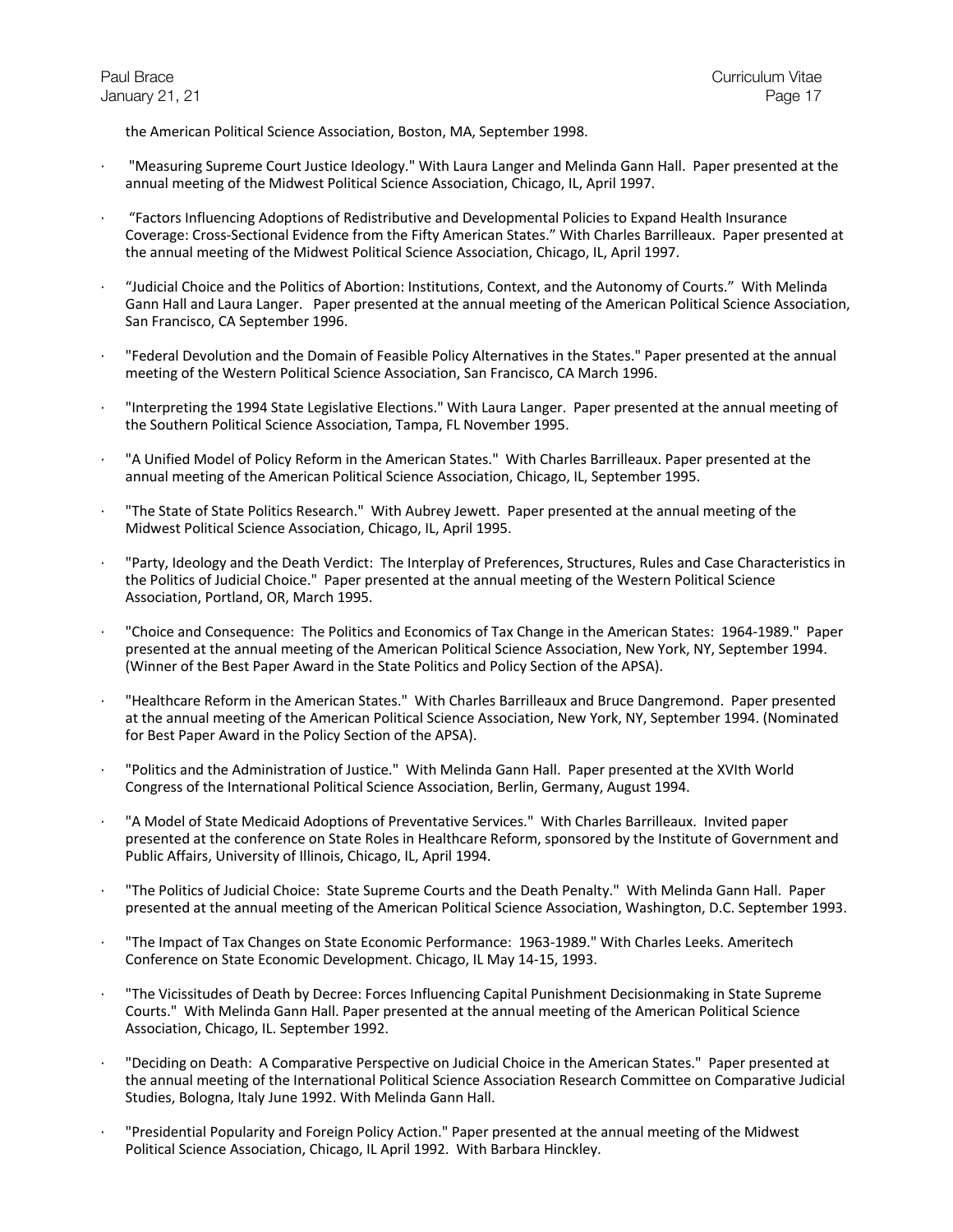- · "Presidential Activities from Truman through Reagan: What Difference Did They Make?" Paper presented at the annual meeting of the Southern Political Science Association, Tampa, FL. October 1991. With Barbara Hinckley.
- · "Determinants of Judicial Voting Behavior: Cases, Judges, Courts and Their Environments." With Melinda Gann Hall. Paper presented at the annual meeting of the Southern Political Science Association, Tampa, FL. October 1991.
- · "Voting Behavior in State Supreme Courts: Integrated Theory and Models." Paper presented at the annual meeting of the American Political Science Association, Washington, D.C., September 1991. With Melinda Gann Hall.
- · "The Structure of Presidential Activity and Public Support." Paper presented at the annual meeting of the Midwest Political Science Association, Chicago, IL April 1991. With Barbara Hinckley.
- · "Toward an Integrated Model of Judicial Decision Making." Paper presented at the annual meeting of the Western Political Science Association, Seattle, WA, March 1991. With Melinda Gann Hall.
- · "The Powers and the Limits of the President: Constraints on Leadership in Congress." Paper presented at the annual meeting of the Western Political Science Association, Seattle, WA, March 1991. With Barbara Hinckley.
- · "Pooled Models of Dichotomous Choice: Comparing State Supreme Courts Over Time." Paper presented at the annual meeting of the American Political Science Association. San Francisco, CA, September 1990. With Melinda Gann Hall.
- · "Judicial Behavior in the American States: A Comparative Perspective." Paper presented at the annual meeting of the American Political Science Association. San Francisco, CA, With Melinda Gann Hall. September 1990.
- · "Studying Courts Comparatively: Lessons from the American States." Paper presented at the annual meeting of the International Political Science Association Research Committee on Comparative Judicial Studies. London, England. August 1990. With Melinda Gann Hall.
- · "Party and Economic Performance in the American States." Paper presented at the annual meeting of the Midwest Political Science Association. Chicago, IL. April 1990.
- · "The Subnational Consequences of Economic Decline: Changing National Fortunes and Political Economy in the American States 19681985." Paper presented at the annual meeting of the American Political Science Association. Atlanta, GA. September 1989.
- · "The Institutionalization of the American Statehouse: 19681985." With Daniel Ward. Paper presented at the annual meeting of the Midwest Political Science Association. Chicago, IL. April 1989. Abstracted in Legislative Studies Quarterly.
- · "Legislatures and Economic Performance." Paper presented at the annual meeting of the American Political Science Association. Washington, D.C. September 1988. Abstracted in Legislative Studies Quarterly.
- · "Changing Levels of Dissent in State Supreme Courts: A NeoInstitutional Perspective." Paper presented at the annual meeting of the Midwest Political Science Association. Chicago, IL. April 1988.
- · "Isolating the Political Economic Nexus in the American States." With Philip R. Baumann. Paper presented at the annual meeting of the Midwest Political Science Association. Chicago, IL. April 1988.
- · "Institutional Arrangements and Dissent in State Supreme Courts: A Pooled Cross Sectional Time Series Analysis." With Melinda Gann Hall. Paper presented at the annual meeting of the Western Political Science Association. San Francisco, CA. March, 1988.
- · "A NeoInstitutional Approach to Consensus in State Supreme Courts." With Melinda Gann Hall. Paper presented at the annual meeting of the Midwest Political Science Association. Chicago, IL. April 1987.
- · "The Political Economy of Collective Action: Effects of Political Development Upon Rates of Economic Growth in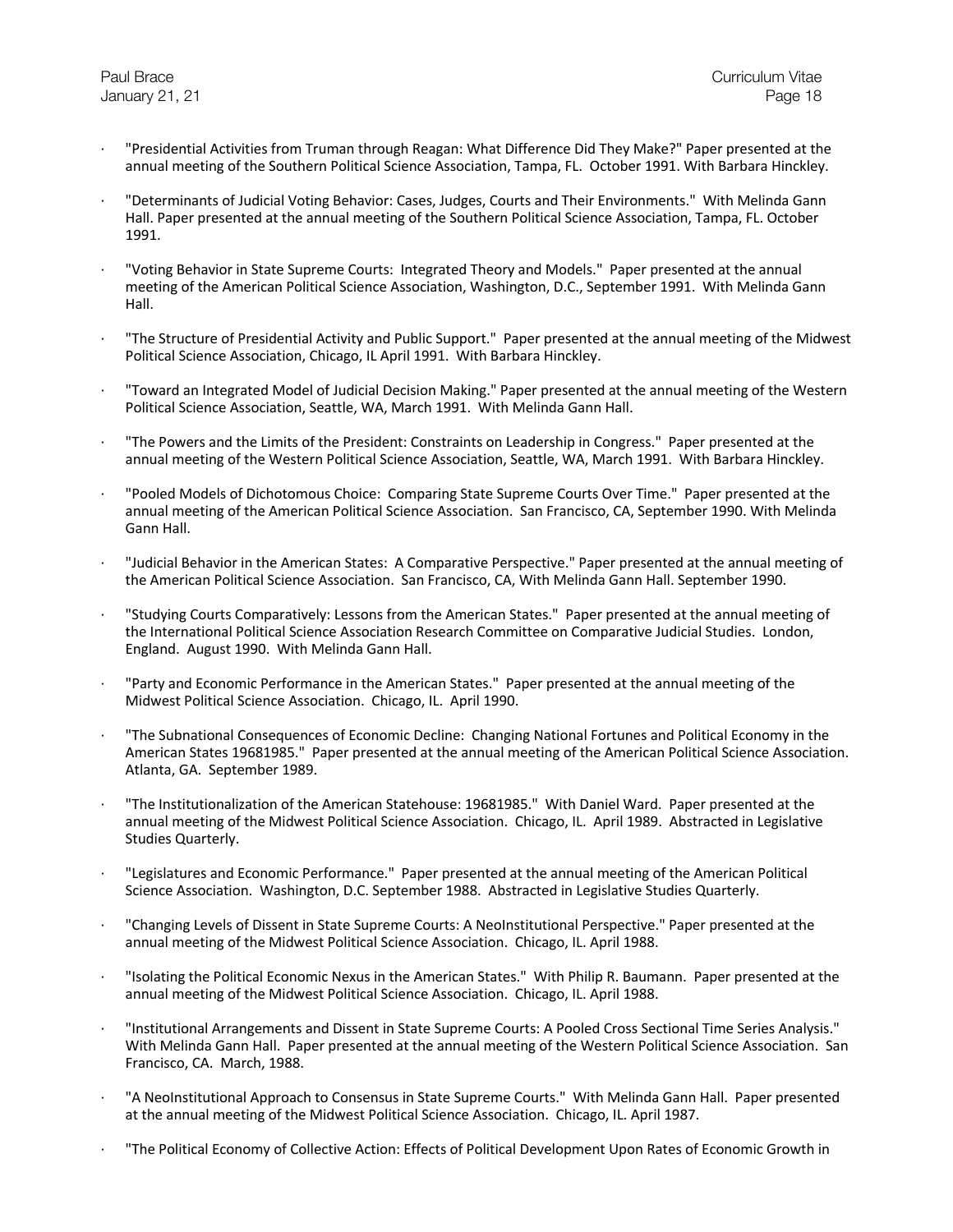the States, 19651980." Paper presented at the annual meeting of the American Political Science Association. Washington, D.C. 1986.

- · "Markets versus the Polity: The Politics of State Economic Growth." With Philip Baumann. Paper presented at the annual meeting of the Midwest Political Science Association. Chicago, IL. 1986.
- · "Markets, Institutions and Political Participation: Policy Access and Economic Growth Among the American States." Paper presented at the annual meeting of the Western Political Science Association. Eugene, OR. 1986.
- · "The Effects of Organized Interests on State Legislatures." Paper presented at the annual meeting of the American Political Science Association. New Orleans, LA. August, 1985.
- · "National Determinants of the Rise and Decline of States." With Robert Dudley. Paper presented at the annual meeting of the Midwest Political Science Association. Chicago, IL. April, 1985. Abstracted in Comparative State Politics Newsletter.
- · "Economic Rise and Decline Among the States: A Reanalysis and Clarification." With Robert Dudley. Paper presented at the annual meeting of the Western Political Science Association. Las Vegas, NV. March 1985.
- · "Community Compliance with Federal Water Pollution Policy." Paper presented at the annual meeting of the Western Political Science Association. Sacramento, CA. April 1984.
- · "Interest Groups in Colorado." Paper presented at the annual meeting of the Western Political Science Association. Sacramento, CA. April 1984.
- · "Decisions of House Members to Seek Higher Office." Paper presented at the annual meeting of the Midwest Political Science Association. Chicago, IL. April 1983. Abstracted in Legislative Studies Quarterly.
- · "Predicting Retirement from the House of Representatives." Paper presented at the annual meeting of the Western Political Science Association. Seattle, WA. March 1983.

## Miscellaneous

- · Delegate, Comparative Education Delegation to Cuba, People to People Ambassador Program, November 2003.
- · Invited Lecturer, London School of Economics, Fall 1997.

#### Selected Appearances/Interviews

Independent Network News, Cable News Network, WABC Radio (national), KABC Radio (Los Angeles), Wisconsin Public Radio, WNBC (New York), Booknotes (CSPAN), Nippon TV (Japan), NHK TV (Japan), Asahi TV (Japan), Finish TV (Finland), International Press Center (NYC), WGN Radio (Chicago), WTTW (PBS Chicago), Publisher's Weekly, Associated Press, Gannett Newspapers, New York Times, USA Today, New Republic, People, Fox News (National), AP Radio, WSJ Radio, Voice of America, CBS Radio (National).

#### Invited Speaker

"Litigant Strategy and Outcomes in State Supreme Courts." Temple University. 2009.

"The Effects of Case Selection, Judge Ideology, and Institutional Structure in Tort Litigation in State Supreme Courts." Texas A and M University, 2009.

Presenter, Searle Center Public Conference on Litigation and Tort Reform Policy Implications of Recent Empirical Research." Northwestern University School of Law, March 30, 2007.

"Inequality and Economic Development in the American States." Florida State University, April 2005.

"Public Opinion, the Death Penalty and Judicial Impartiality." Keynote speaker, Iowa Political Science Association, Cedar Falls, IA, October 2004.